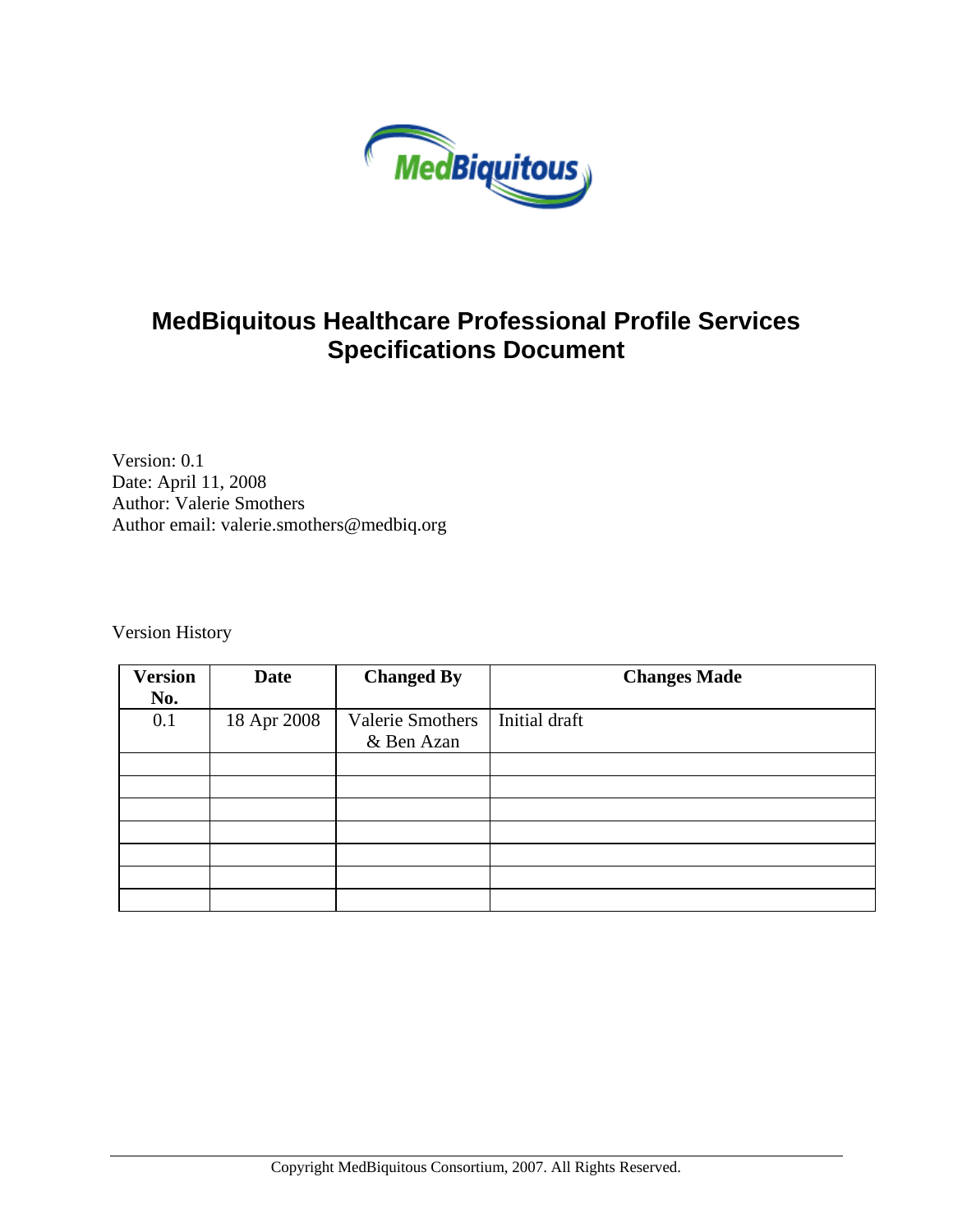## <span id="page-1-0"></span>**MedBiquitous Consortium XML Public License and Terms of Use**

MedBiquitous XML (including schemas, specifications, sample documents, Web services description files, and related items) is provided by the copyright holders under the following license. By obtaining, using, and or copying this work, you (the licensee) agree that you have read, understood, and will comply with the following terms and conditions.

The Consortium hereby grants a perpetual, non-exclusive, non-transferable, license to copy, use, display, perform, modify, make derivative works of, and develop the MedBiquitous XML for any use and without any fee or royalty, provided that you include the following on ALL copies of the MedBiquitous XML or portions thereof, including modifications, that you make.

- 1. Any pre-existing intellectual property disclaimers, notices, or terms and conditions. If none exist, the following notice should be used: "Copyright © [date of XML release] MedBiquitous Consortium. All Rights Reserved. http://www.medbiq.org"
- 2. Notice of any changes or modification to the MedBiquitous XML files.
- 3. Notice that any user is bound by the terms of this license and reference to the full text of this license in a location viewable to users of the redistributed or derivative work.

In the event that the licensee modifies any part of the MedBiquitous XML, it will not then represent to the public, through any act or omission, that the resulting modification is an official specification of the MedBiquitous Consortium unless and until such modification is officially adopted.

THE CONSORTIUM MAKES NO WARRANTIES OR REPRESENTATIONS, EXPRESS OR IMPLIED, WITH RESPECT TO ANY COMPUTER CODE, INCLUDING SCHEMAS, SPECIFICATIONS, SAMPLE DOCUMENTS, WEB SERVICES DESCRIPTION FILES, AND RELATED ITEMS. WITHOUT LIMITING THE FOREGOING, THE CONSORTIUM DISCLAIMS ANY IMPLIED WARRANTIES OF MERCHANTABILITY OR FITNESS FOR A PARTICULAR PURPOSE AND ANY WARRANTY, EXPRESS OR IMPLIED, AGAINST INFRINGEMENT BY THE MEDBIQUITOUS XML OF ANY THIRD PARTY PATENTS, TRADEMARKS, COPYRIGHTS OR OTHER RIGHTS. THE LICENSEE AGREES THAT ALL COMPUTER CODES OR RELATED ITEMS PROVIDED SHALL BE ACCEPTED BY LICENSEE "AS IS". THUS, THE ENTIRE RISK OF NON-PERFORMANCE OF THE MEDBIQUITOUS XML RESTS WITH THE LICENSEE WHO SHALL BEAR ALL COSTS OF ANY SERVICE, REPAIR OR CORRECTION.

IN NO EVENT SHALL THE CONSORTIUM OR ITS MEMBERS BE LIABLE TO THE LICENSEE OR ANY OTHER USER FOR DAMAGES OF ANY NATURE, INCLUDING, WITHOUT LIMITATION, ANY GENERAL, DIRECT, INDIRECT, INCIDENTAL, CONSEQUENTIAL, OR SPECIAL DAMAGES, INCLUDING LOST PROFITS, ARISING OUT OF ANY USE OF MEDBIQUITOUS XML.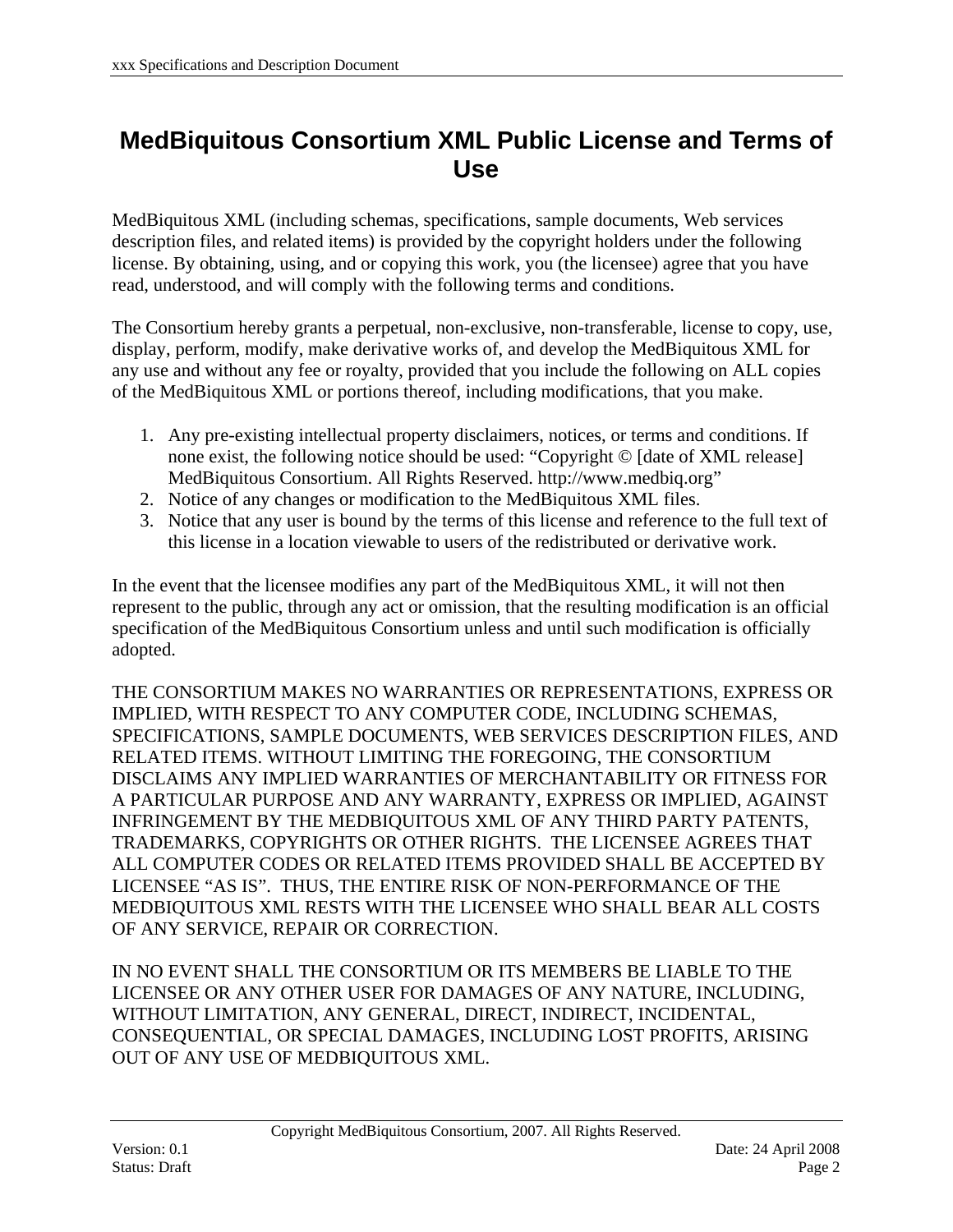LICENSEE SHALL INDEMNIFY THE CONSORTIUM AND EACH OF ITS MEMBERS FROM ANY LOSS, CLAIM, DAMAGE OR LIABILITY (INCLUDING, WITHOUT LIMITATION, PAYMENT OF ATTORNEYS' FEES AND COURT COSTS) ARISING OUT OF MODIFICATION OR USE OF THE MEDBIQUITOUS XML OR ANY RELATED CONTENT OR MATERIAL BY LICENSEE.

LICENSEE SHALL NOT OBTAIN OR ATTEMPT TO OBTAIN ANY PATENTS, COPYRIGHTS OR OTHER PROPRIETARY RIGHTS WITH RESPECT TO THE MEDBIQUITOUS XML.

THIS LICENSE SHALL TERMINATE AUTOMATICALLY IF LICENSEE VIOLATES ANY OF ITS TERMS AND CONDITIONS.

The name and trademarks of the MedBiquitous Consortium and its members may NOT be used in advertising or publicity pertaining to MedBiquitous XML without specific, prior written permission. Title to copyright in MedBiquitous XML and any associated documentation will at all times remain with the copyright holders.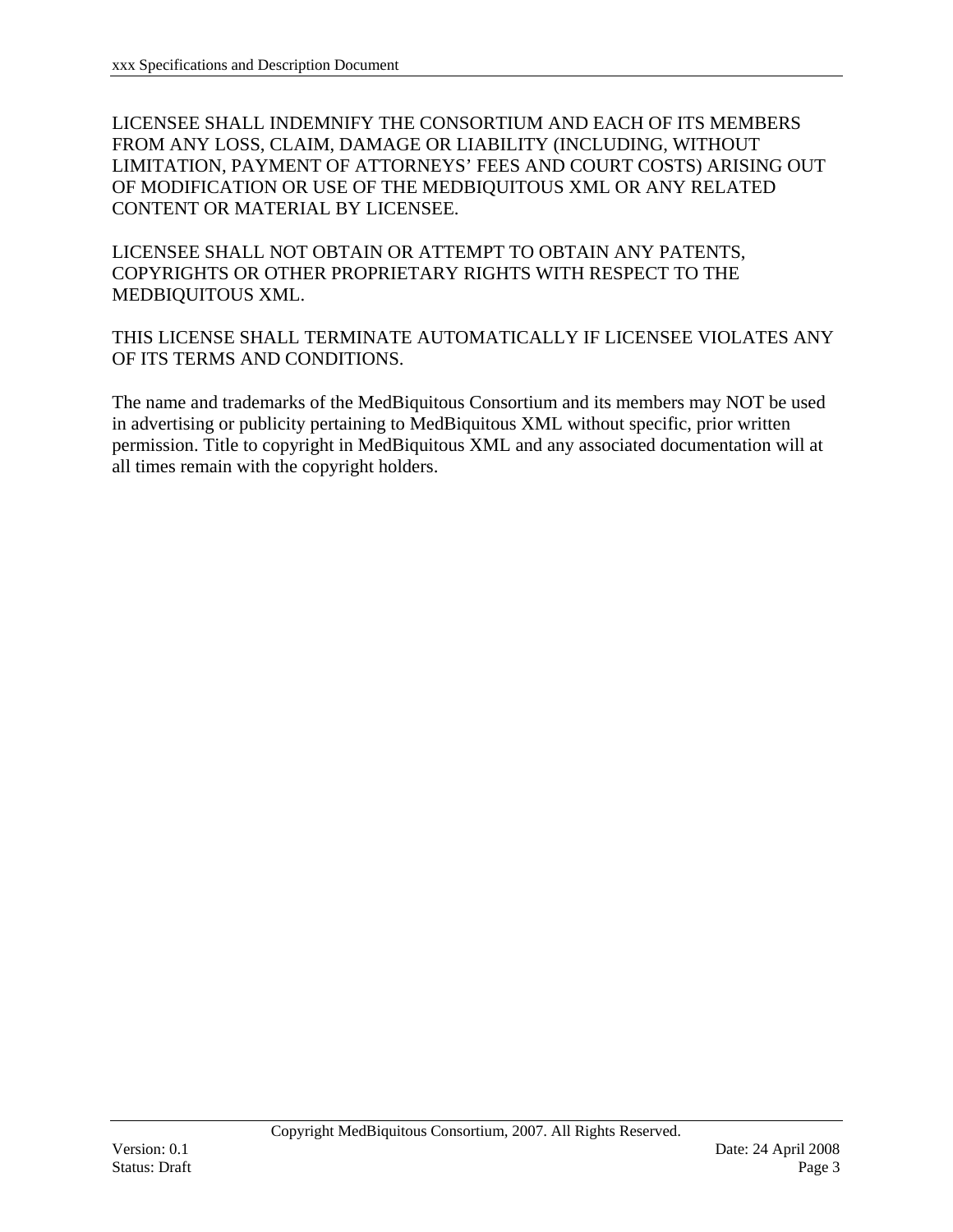# **Table of Contents**

| 1   |  |
|-----|--|
| 2   |  |
| 2.1 |  |
| 2.2 |  |
| 3   |  |
| 4   |  |
| 4.1 |  |
| 4.2 |  |
| 5   |  |
| 6   |  |
| 6.1 |  |
| 6.2 |  |
| 7   |  |
| 8   |  |
| 8.1 |  |
| 8.2 |  |
|     |  |
|     |  |
|     |  |
|     |  |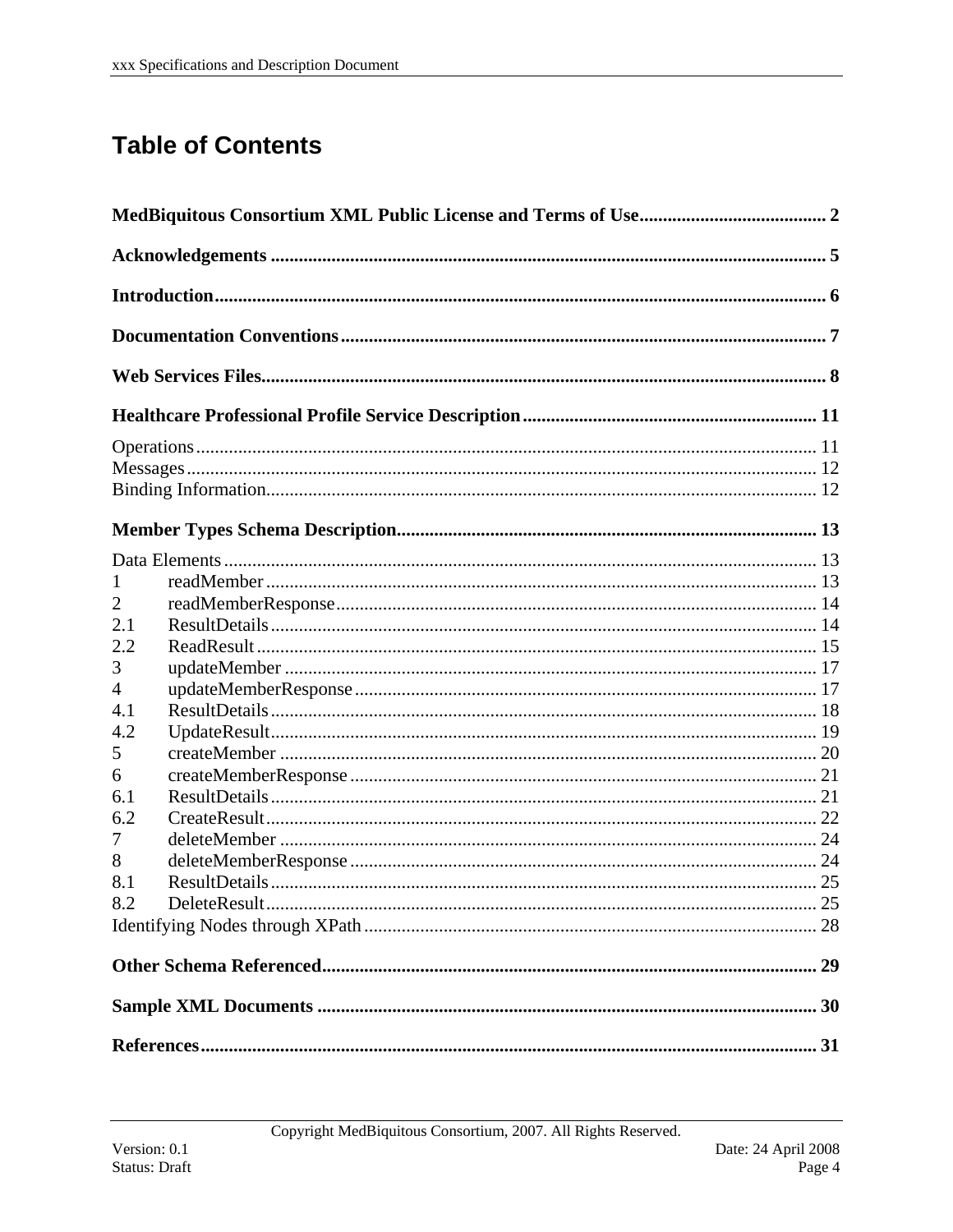## <span id="page-4-0"></span>**Acknowledgements**

MedBiquitous wishes to acknowledge the help of the MedBiquitous Professional Profile Working Group members and other individuals that contributed to the creation of this document, including:

- Archana Aida, American Board of Pediatrics
- Ben Azan, MedBiquitous
- Skip Bartolanzo, American Board of Pediatrics
- Tom Brantigan, TMA Resources
- Peter Greene, MD, MedBiquitous
- Jim Jahrling, American Board of Medical Specialties
- Paul Jolly, Association of American Medical Colleges
- Donald Jones, American College of Chest Physicians
- Laura Martin, American Board of Pediatrics
- Joseph O'Conner, Educational Commission for Foreign Medical Graduates
- Jody Poet, MedBiquitous
- Monica Quiroz, American Medical Association
- Kelly Reddick, American Board of Pediatrics
- Pam Shellner, American Association of Critical Care Nurses
- Valerie Smothers, MedBiquitous
- Cyndi Streun, Federation of State Medical Boards
- Todd Tischendorf, CE City
- Toby Vandermark

Joel Farrell, IBM, Chair of the MedBiquitous Technical Steering Committee, and Scott Hinkelman have contributed their expertise to ensure that this specification is well-designed and interoperable with related industry standards.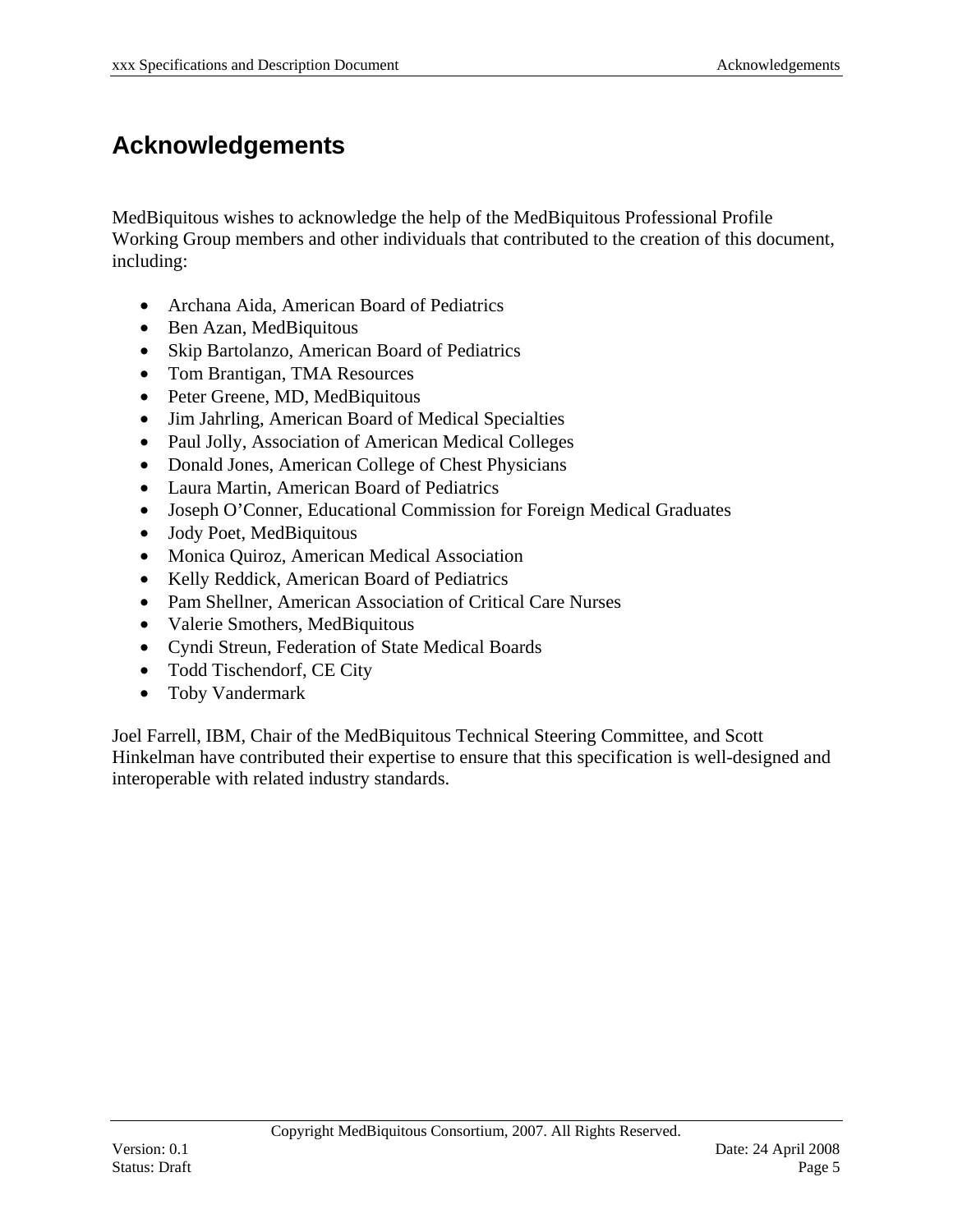# <span id="page-5-0"></span>**Introduction**

This document describes the MedBiquitous Healthcare Professional Profile Services in detail. It is intended for use by any one who wants to create, implement, or create interoperable tools for Web services implementations based on this specification. The status of the document is indicated at the bottom of the page; draft documents are subject to review and approval through the MedBiquitous Standards Development Process (see

[http://www.medbiq.org/working\\_groups/consortium\\_process/MedBiquitousANSIProcess.pdf](http://www.medbiq.org/working_groups/consortium_process/MedBiquitousANSIProcess.pdf) ).

The objective of this Healthcare Professional Profile Services description is to provide a consistent means of exchanging profile data for healthcare professionals. This data includes name, address, education, training, certification, and license information among other things. Healthcare Professional Profile Services leverage the Healthcare Professional Profile Specification, which provides a consistent format for the data payload of the Web service. This functionality can be useful for credentialing and data aggregation among related organizations, such as specialty boards or licensing boards.

The diagram below shows an organization using Healthcare Professional Profile Services to collect data from various partner organizations and provide credentialing services to government, hospitals, and universities.



*Using Professional Profile Services to Aggregate and Disseminate Healthcare Professional Profile Data*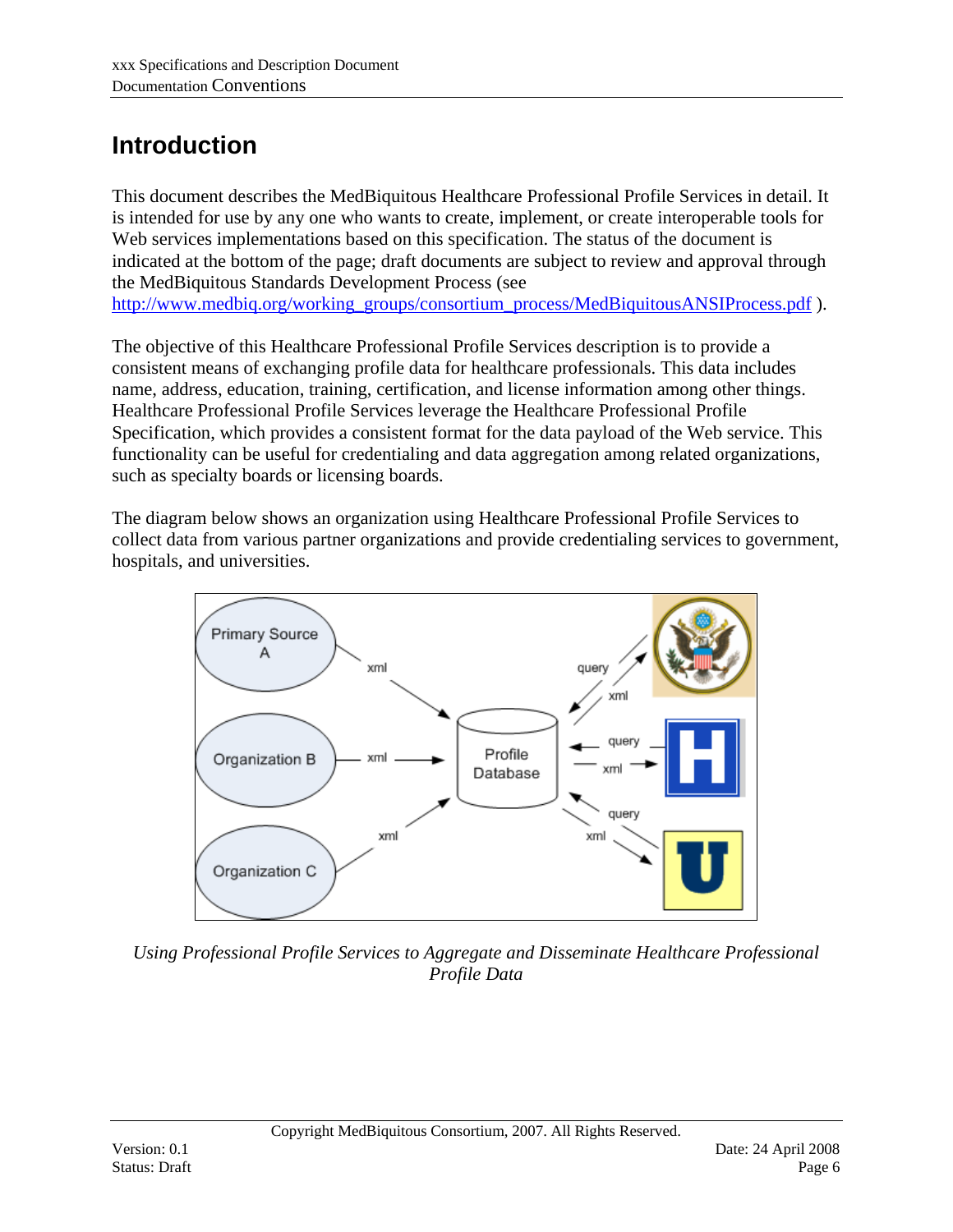# <span id="page-6-0"></span>**Documentation Conventions**

This document uses the following conventions.

| <b>Documentation Conventions</b> |  |
|----------------------------------|--|
|----------------------------------|--|

| <b>Convention</b>             | <b>Description</b>                                                                  |
|-------------------------------|-------------------------------------------------------------------------------------|
| monospaced type               | Sample XML tags, code, schema, or portion<br>thereof                                |
| <b>BoldText</b>               | When used with an XML tag name, indicates<br>that the element contains sub-elements |
| <i><b>Italicized Text</b></i> | When used in an XML tag description, an<br>attribute of the XML tag.                |
| Tag description               | Shading indicated that the tag is further<br>described elsewhere in the document    |

The following graphical standards are used for the XML diagrams in this document.



*Graphical Standards from TIBCO's Turbo XML, Copyright TIBCO Software Inc.*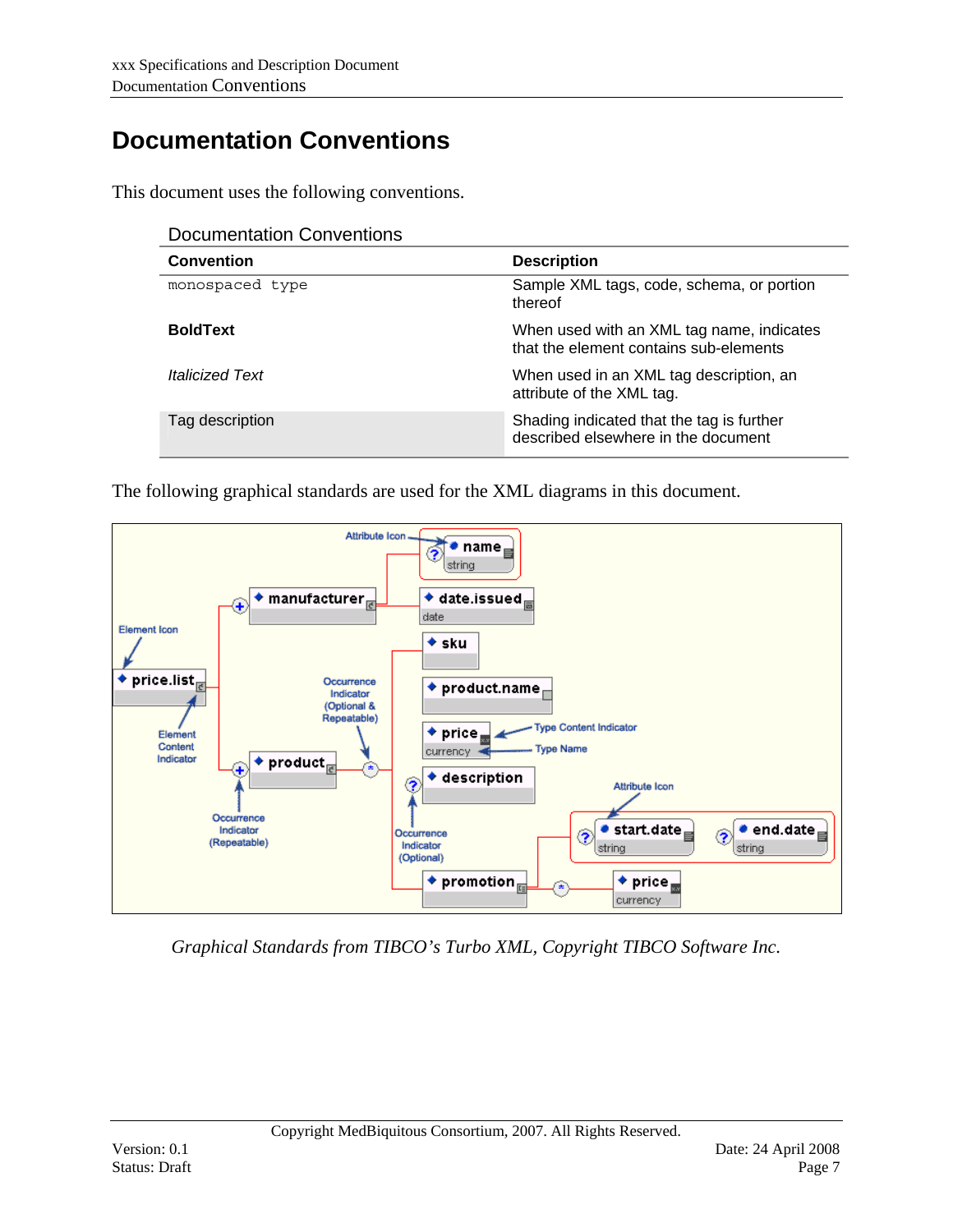## <span id="page-7-0"></span>**Web Services Files**

Web services are formally described in Web Services Description Language documents, or WSDL files. WSDL files are based on XML, and they provide the information needed to connect to a specific implementation of a Web service. By standardizing WSDL files, MedBiquitous is providing a key element necessary for interoperability among disparate systems.

The elements in WSDL files are described as being in two groups: abstract and concrete. The abstract elements describe the operations that the Web service can perform and include a description of the messages that are passed between the Web services provider and the Web services consumer. The concrete elements tell the client how to physicially connect to the Web service. The location of the Web service is described by concrete elements.

To facilitate implementation of our Web services, MedBiquitous separates the abstract and concrete descriptions. The Web service provider need only modify one file: memberservice.wsdl. This is the file that specifies the location of the Web service. The memberservice.wsdl includes the other Web services files that describe the operations, messages, and SOAP style of the Web service. By isolating the implementation-specific elements in this manner, MedBiquitous is maximizing Web services interoperability and minimizing the code modified by Web services implementers. The following diagram shows how the different files are unified by the memberservice.wsdl file.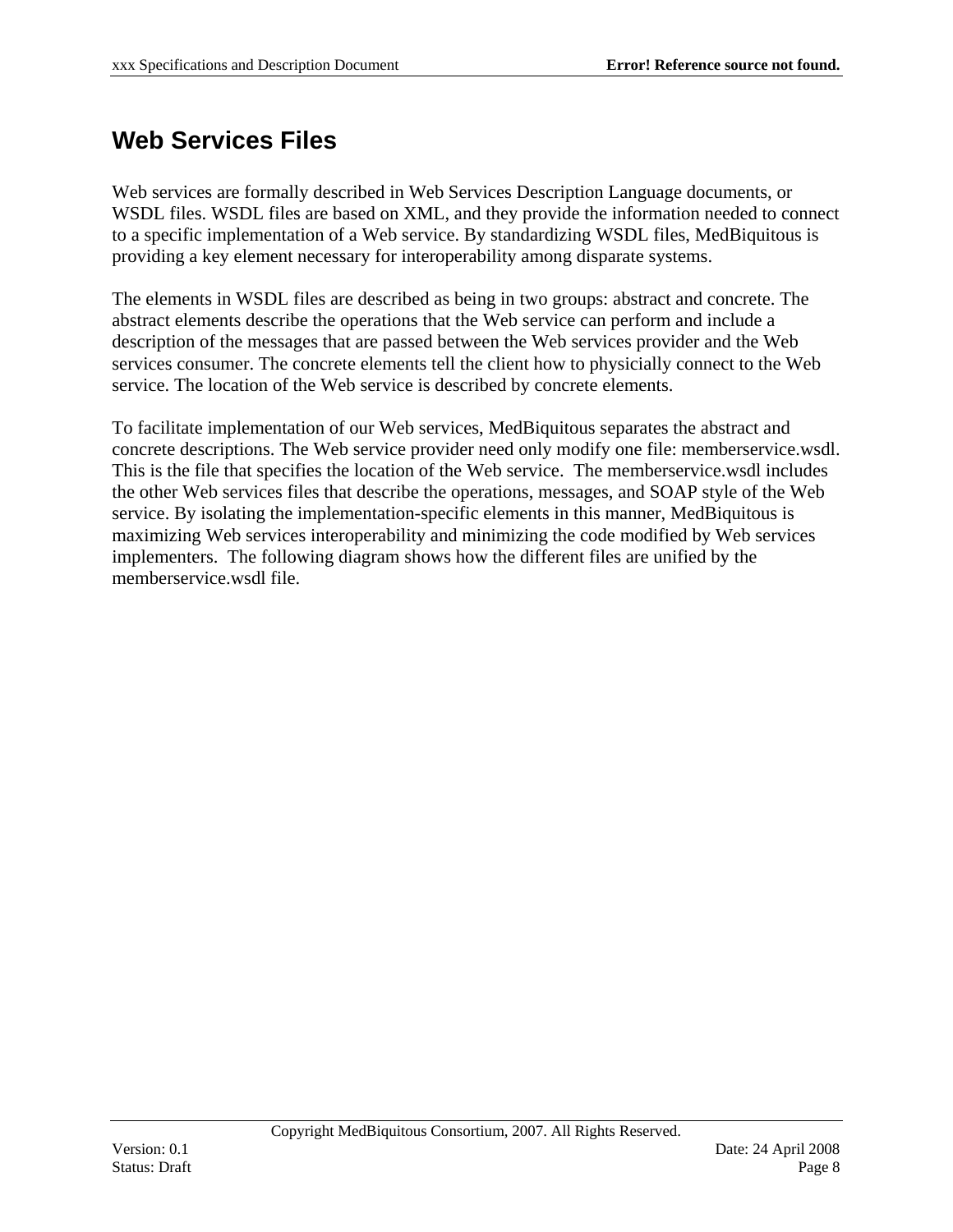

*Professional Profile Service Files and Namespace* 

Journal Service and associated files are described in the following table: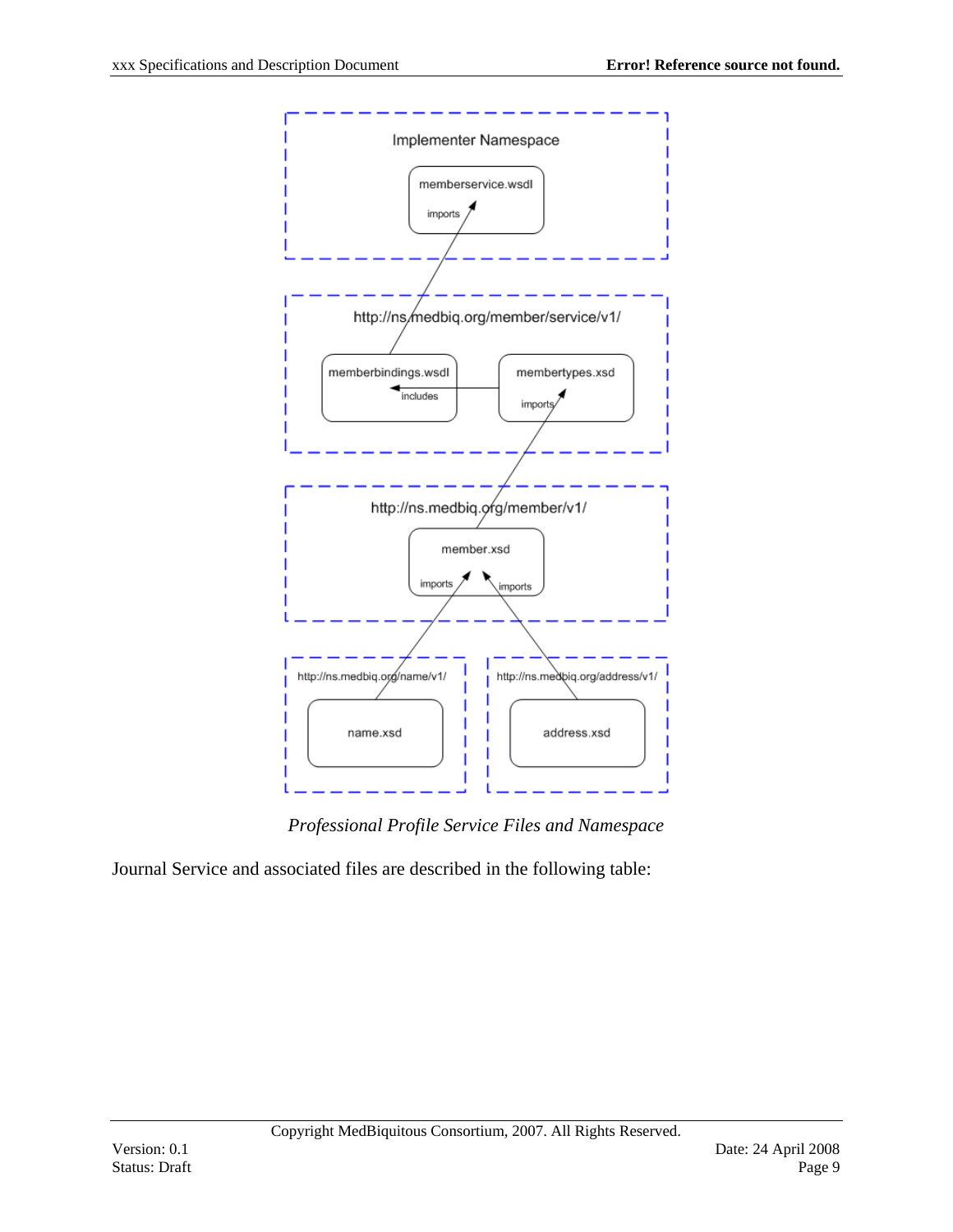| File name           | Description                                                                                                                                    | Namespace                               | Dependencies                           |
|---------------------|------------------------------------------------------------------------------------------------------------------------------------------------|-----------------------------------------|----------------------------------------|
| membertypes.xsd     | An XML<br>schema that<br>provides a<br>consistent<br>structure for<br>the content of<br>the Web<br>services<br>messages.                       | http://ns.medbiq.org/member/service/v1/ | Imports<br>member.xsd                  |
| memberbindings.wsdl | A WSDL<br>document<br>describing the<br>messages,<br>operations, and<br>SOAP binding<br>of the web<br>service.                                 | http://ns.medbiq.org/member/service/v1/ | Includes<br>membertypes.xsd            |
| memberservice.wsdl  | A WSDL<br>document that<br>contains the<br>location of a<br>specific<br>Healthcare<br>Professional<br><b>Profile Service</b><br>implementation | Determined by implementer               | Imports<br>memberbindings.<br>wsdl     |
| member.xsd          | An XML<br>schema that<br>provides a<br>consistent<br>format for<br>healthcare<br>professional<br>profile data.                                 | http://ns.medbiq.org/member/v1/         | Imports<br>name.xsd and<br>address.xsd |
| name.xsd            | An XML<br>schema that<br>provides a<br>consistent<br>format for a<br>person name.                                                              | http://ns.medbiq.org/name/v1/           |                                        |
| address.xsd         | An XML<br>schema that<br>provides a<br>consistent<br>format for a<br>postal address.                                                           | http://ns.medbiq.org/address/v1/        |                                        |

#### Healthcare Professional Profile Service Files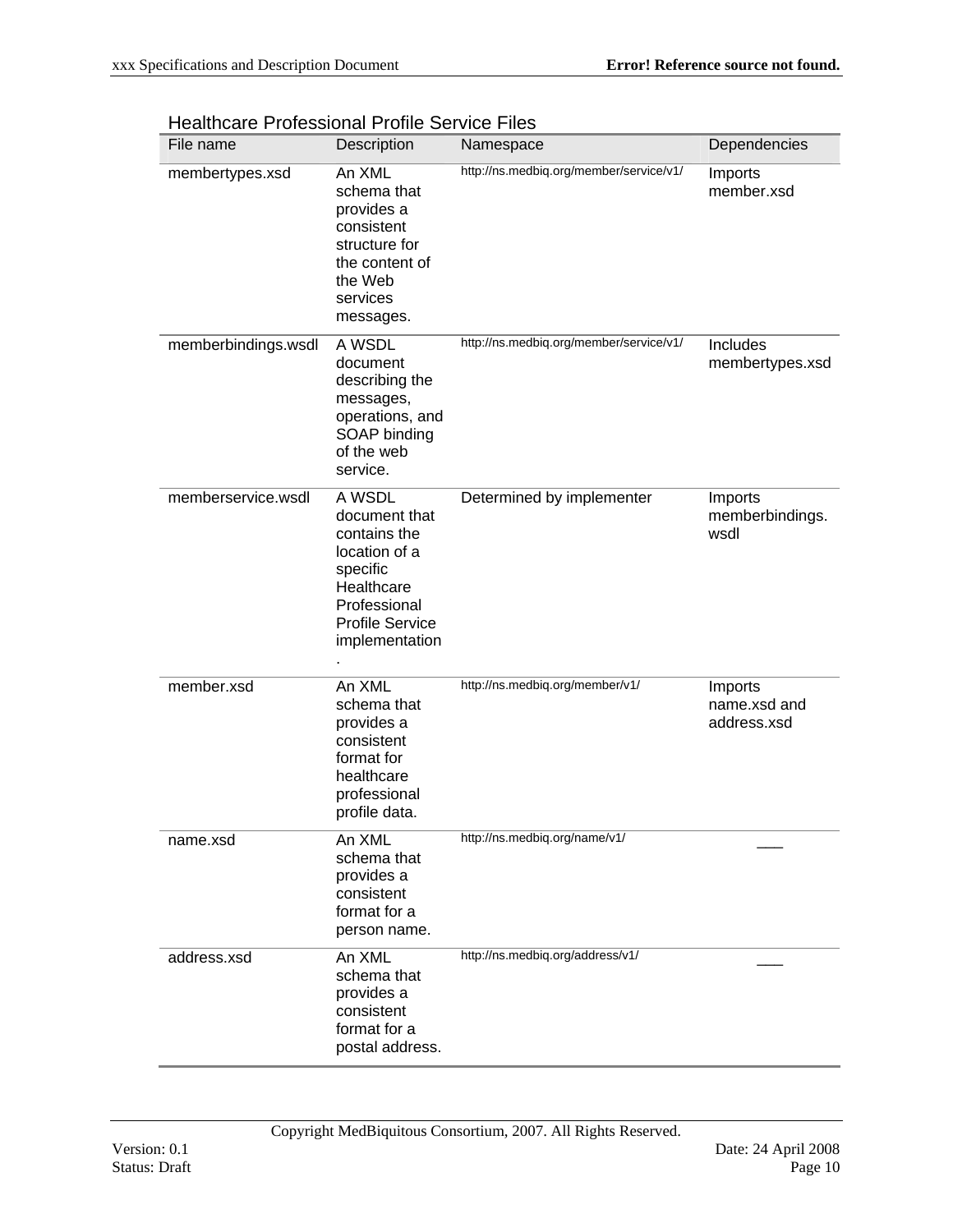<span id="page-10-0"></span>MedBiquitous WSDL files used a wrapped document literal style. Message contents may be validated by an XML schema, and request messages use the operation name as the root element.

The remainder of this document describes those membertypes.xsd, memberbindings.wsdl, and memberservice.wsdl and how to use them to implement the MedBiquitous Healthcare Professional Profile Service.

# **Healthcare Professional Profile Service Description**

## *Operations*

The operations included in the MedBiquitous Healthcare Professional Profile Service are described in the following table.

| Operation    | Description                                                  | Messages                         |
|--------------|--------------------------------------------------------------|----------------------------------|
| readMember   | Provides profile data to the requester                       | readMemberRequest (input)        |
|              | based on a subset of profile data<br>provided for the query. | readMemberResponse<br>(output)   |
| updateMember | Updates profile data within the<br>receiving system.         | updateMemberRequest<br>(input)   |
|              |                                                              | updateMemberResponse<br>(output) |
| createMember | Creates one or more new profile                              | createMemberRequest (input)      |
|              | records within the receiving system.                         | createMemberResponse<br>(output) |
| deleteMember | Deletes one or more profile records                          | deleteMemberRequest (input)      |
|              | within the receiving system.                                 | deleteMemberResponse<br>(output) |

Healthcare Professional Profile Service Operations

Note: The Healthcare Professional Profile Service supports sending multiple profile records in one message, but for robust error handling, single record exchange is recommended.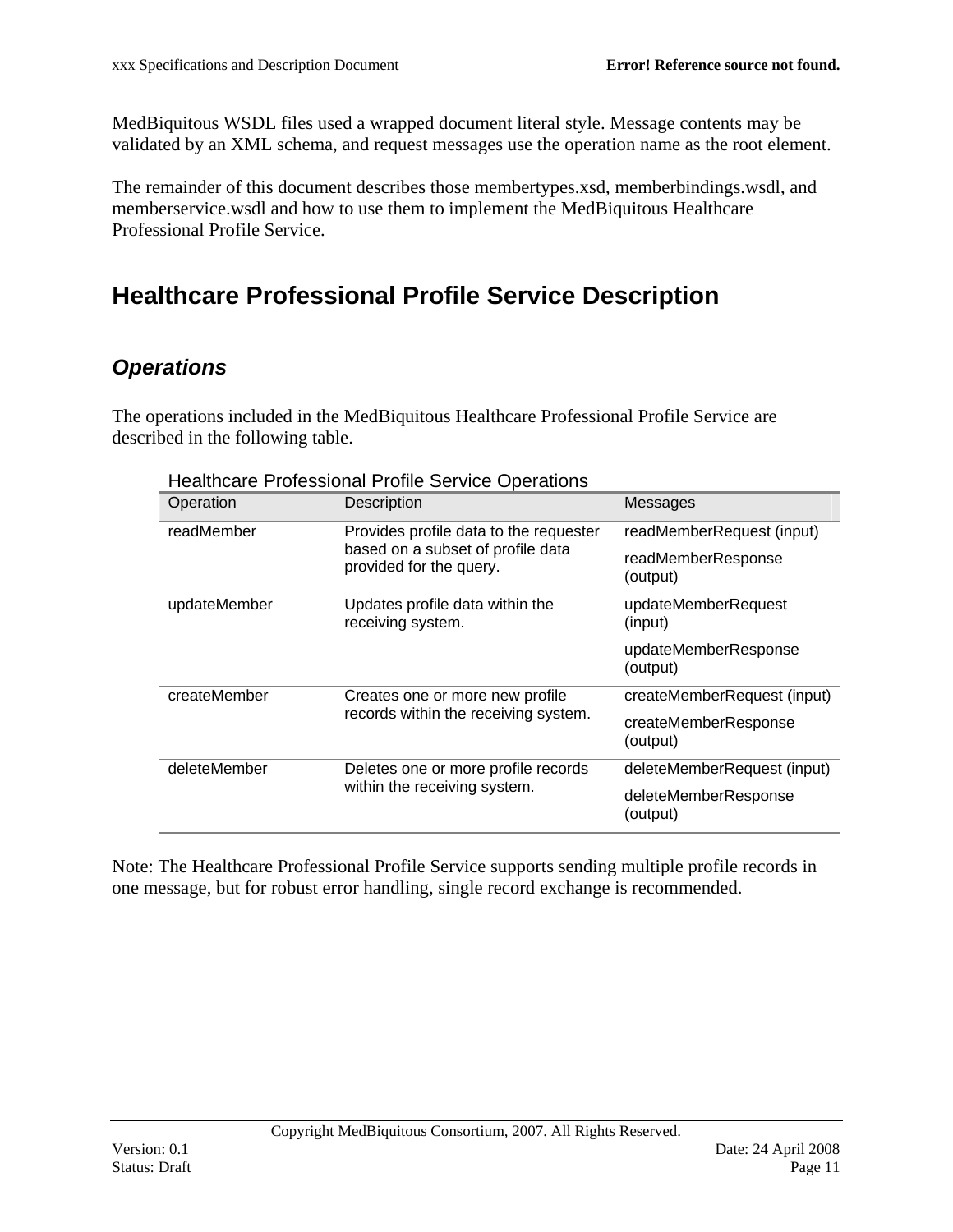### <span id="page-11-0"></span>*Messages*

The following table shows the corresponding root element from the Member Types schema for each web service message.

Healthcare Professional Profile Service Messages

| Message              | Root element         | Description                                                                |
|----------------------|----------------------|----------------------------------------------------------------------------|
| readMemberRequest    | readMember           | A request for profile data.                                                |
| readMemberResponse   | readMemberResponse   | Professional profile data for one or<br>more individuals.                  |
| updateMemberRequest  | updateMember         | A command to update a profile record.                                      |
| updateMemberResponse | updateMemberResponse | A message describing the success or<br>failure of the update.              |
| createMemberRequest  | createMember         | A command to create a new profile<br>record.                               |
| createMemberResponse | createMemberResponse | A message describing the success or<br>failure of the new record creation. |
| deleteMemberRequest  | deleteMember         | A command to delete a profile record.                                      |
| deleteMemberResponse | deleteMemberResponse | A message describing the success or<br>failure of the record deletion.     |

Healthcare Professional Porfile Service also uses the common fault messages described in the following table.

### *Binding Information*

The following table provides information on the WSDL and SOAP binding for the Healthcare Professional Profile Service.

| Operation                | <b>Journal Service Operations</b><br>Description |
|--------------------------|--------------------------------------------------|
| <b>WSDL Binding name</b> | <b>MemberServiceSoapBinding</b>                  |
| Transport                | http                                             |
| SOAP binding style       | Document                                         |
| SOAP body use            | Literal (no encoding)                            |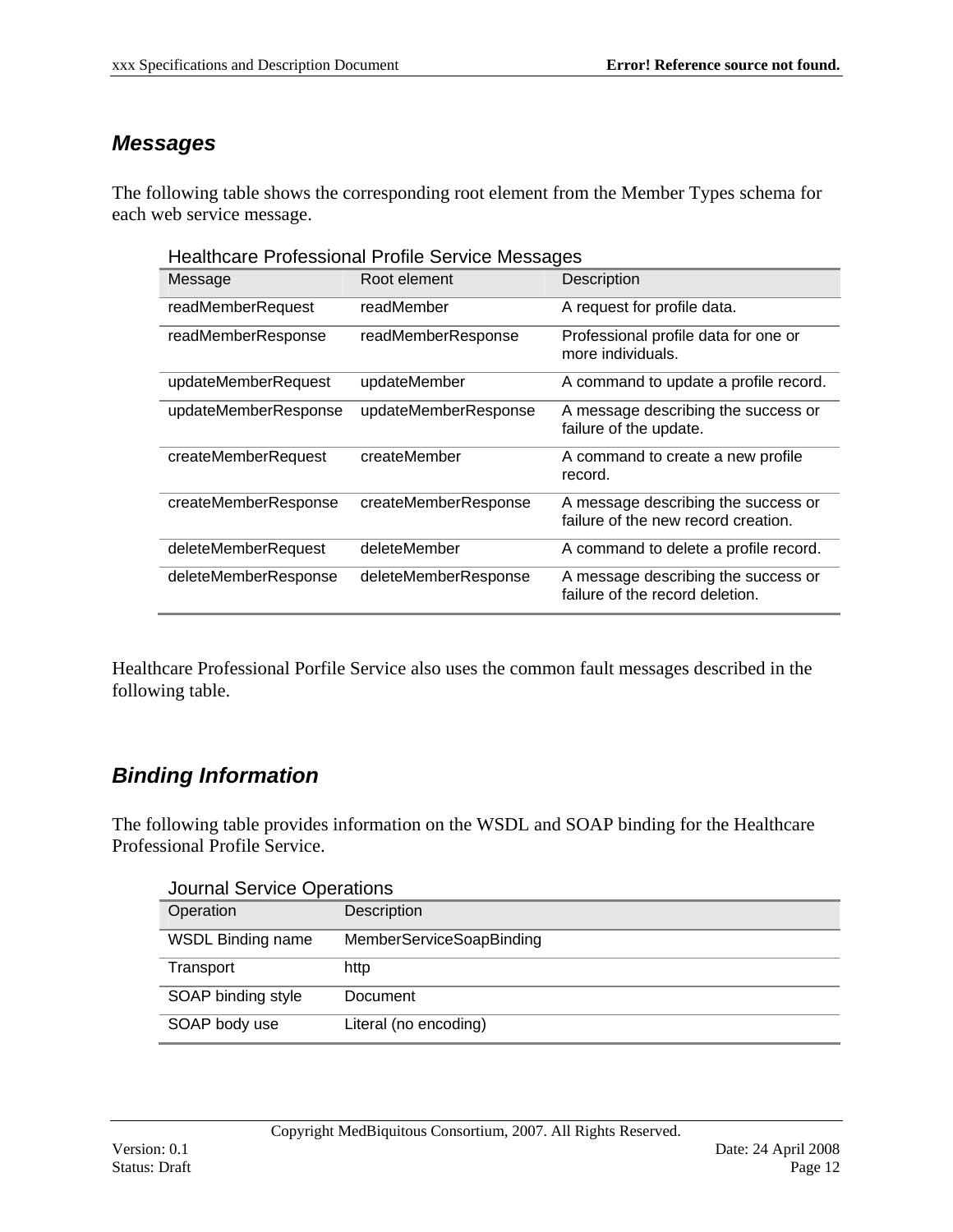## <span id="page-12-0"></span>**Member Types Schema Description**

The following sections explain the Member Types schema membertypes.xsd in detail. Member Types provides a consistent structure for the content of the Web services messages.

All the elements having sub-elements will be defined in separate sections. All elements without sub-elements will be defined within the appropriate element sections that use them.

All elements using the prefix m: are from the Healthcare Professional Profile schema.

### *Data Elements*

The Member Types schema includes the following container elements, each of which corresponds to a Web services message. These elements contain subelements. For request messages, the element name is identical to the name of the operation that is being invoked.

- 1. readMember
- 2. readMemberResponse
- 3. updateMember
- 4. updateMemberResponse
- 5. createMember
- 6. createMemberResponse
- 7. deleteMember
- 8. deleteMemberResponse

Any of these elements may be the root element of the schema, depending on which type of message is being sent.

### *1 readMember*



The readMember element is the root element for the message that invokes the readMember operation, which provides profile data to the requester.

The readMember element has the sub-element Members, which is from the member.xsd schema. Members contains profile data that is used as the basis of a query. For more information on the Members datatype, see the Healthcare Professional Profile Specifications and Description Document version 1.0. Members must occur once and only once in the readMember message.

Example:

To be added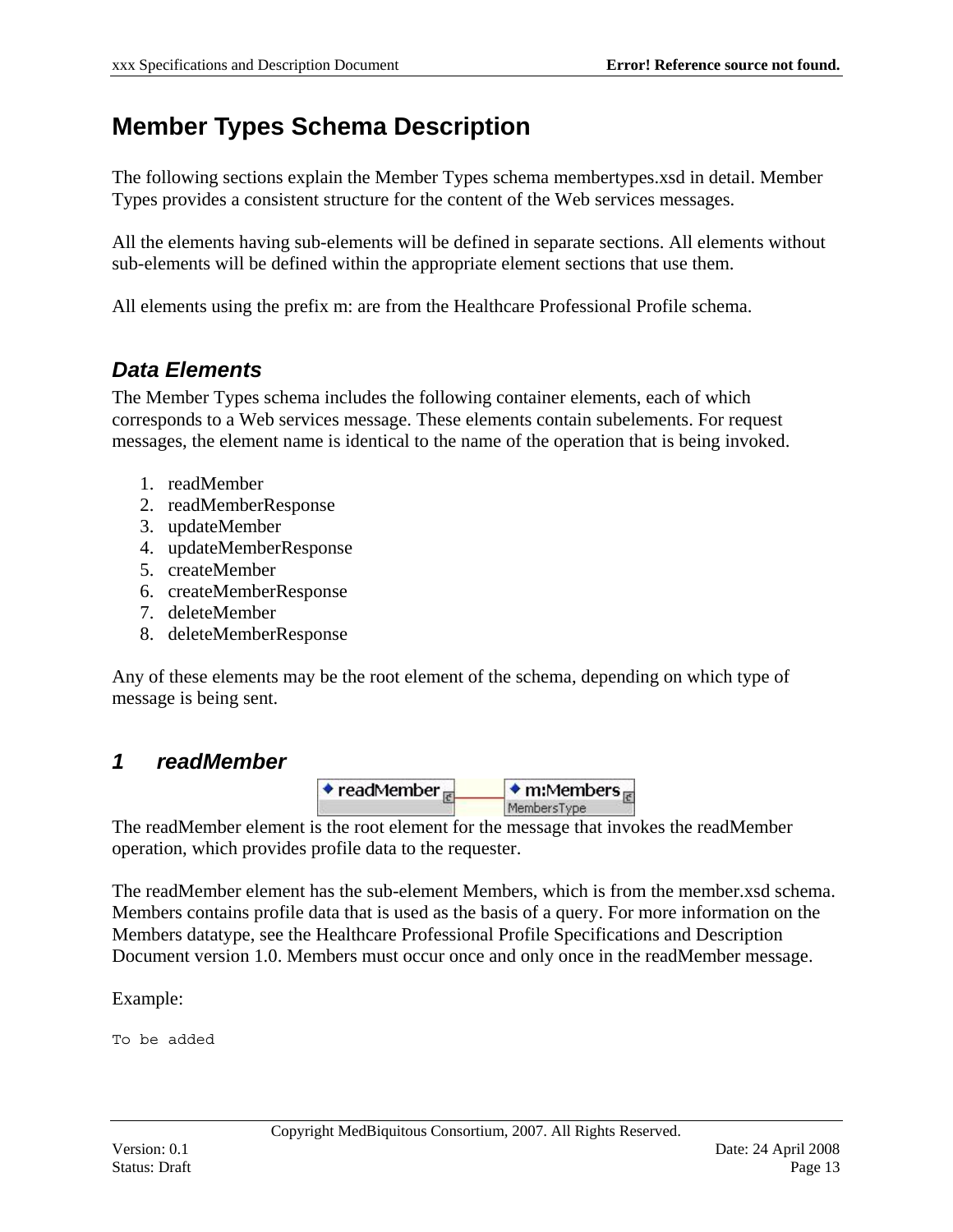### <span id="page-13-0"></span>*2 readMemberResponse*

The readMemberResponse element is the root element for the message responding to the readMember message. The readMemberResponse message provides profile to the requester.



readMemberResponse Element Information

| <b>Element</b>       | <b>Description</b>                                                                                                                                                                                         | <b>Required</b> | <b>Multiplicity</b> | <b>Datatype</b> |
|----------------------|------------------------------------------------------------------------------------------------------------------------------------------------------------------------------------------------------------|-----------------|---------------------|-----------------|
| readMemberResponse   | readMemberResponse<br>is the root element. It<br>contains subelements<br>that describe the results<br>of the query and provide<br>data to the requester.                                                   | Required        | 1                   | Container       |
| <b>ResultSummary</b> | ResultSummary is the<br>subelement of<br>readMemberResponse.<br>It describes the success<br>or failure of the<br>operation. Valid values<br>are: Success, Partial<br>success, Failure.                     | Required        | 1                   | Restricted      |
| <b>ResultDetails</b> | ResultDetails is the<br>subelement of<br>readmemberResponse.<br>It describes the success<br>or failure of the<br>operation in more detail.<br>See section<br><b>ResultDetails for more</b><br>information. | Required        | 1                   | Container       |

Example:

<code></code>

### **2.1 ResultDetails**

The ResultDetails provide profile data, match information, and failure reasons for the operation when applicable.

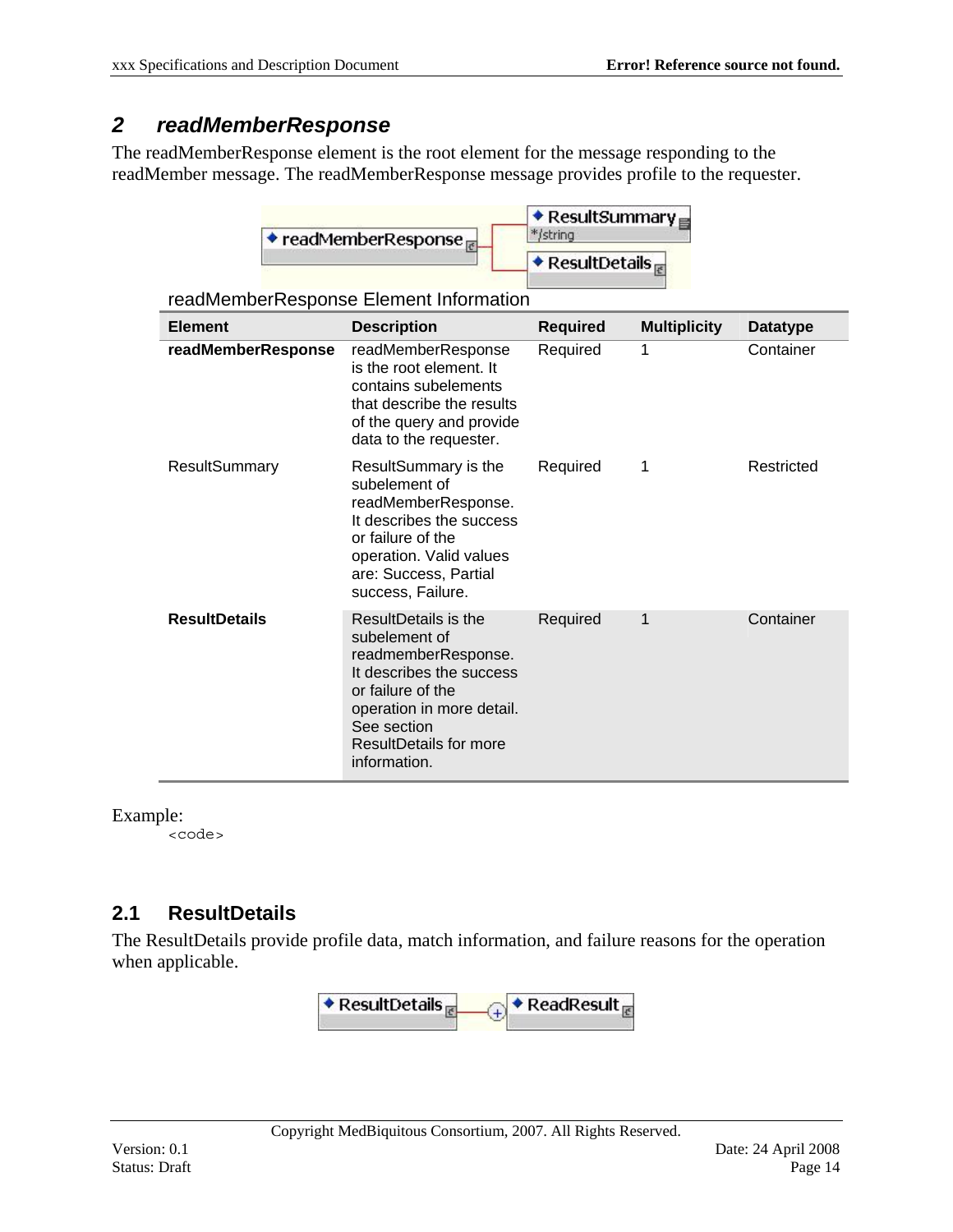| <b>Element</b>       | <b>Description</b>                                                                                                                                                                                                                       | <b>Required</b> | <b>Multiplicity</b> | <b>Datatype</b> |
|----------------------|------------------------------------------------------------------------------------------------------------------------------------------------------------------------------------------------------------------------------------------|-----------------|---------------------|-----------------|
| <b>ResultDetails</b> | ResultDetails is the<br>subelement of<br>readmemberResponse.<br>It describes the success<br>or failure of the operation<br>in more detail.                                                                                               | Required        | 1                   | Container       |
| <b>ReadResult</b>    | ReadResult is the<br>subelement of<br>ResultDetails. It provides<br>profile data for a single<br>person matching the<br>request criteria along<br>with further result<br>information. See section<br>ReadResult for more<br>information. | Required        | 1 or more           | Container       |

#### <span id="page-14-0"></span>ResultDetails Element Information

#### Example:

<code></code>

#### **2.2 ReadResult**



#### ReadResult Element Information

| <b>Element</b>    | <b>Description</b>                                                                                                                                                                    | <b>Required</b> | <b>Multiplicity</b> | Datatype  |
|-------------------|---------------------------------------------------------------------------------------------------------------------------------------------------------------------------------------|-----------------|---------------------|-----------|
| <b>ReadResult</b> | ReadResult is the<br>subelement of<br>ResultDetails. It provides<br>profile data for a single<br>person matching the<br>request criteria along<br>with further result<br>information. | Required        | 1 or more           | Container |

Copyright MedBiquitous Consortium, 2007. All Rights Reserved.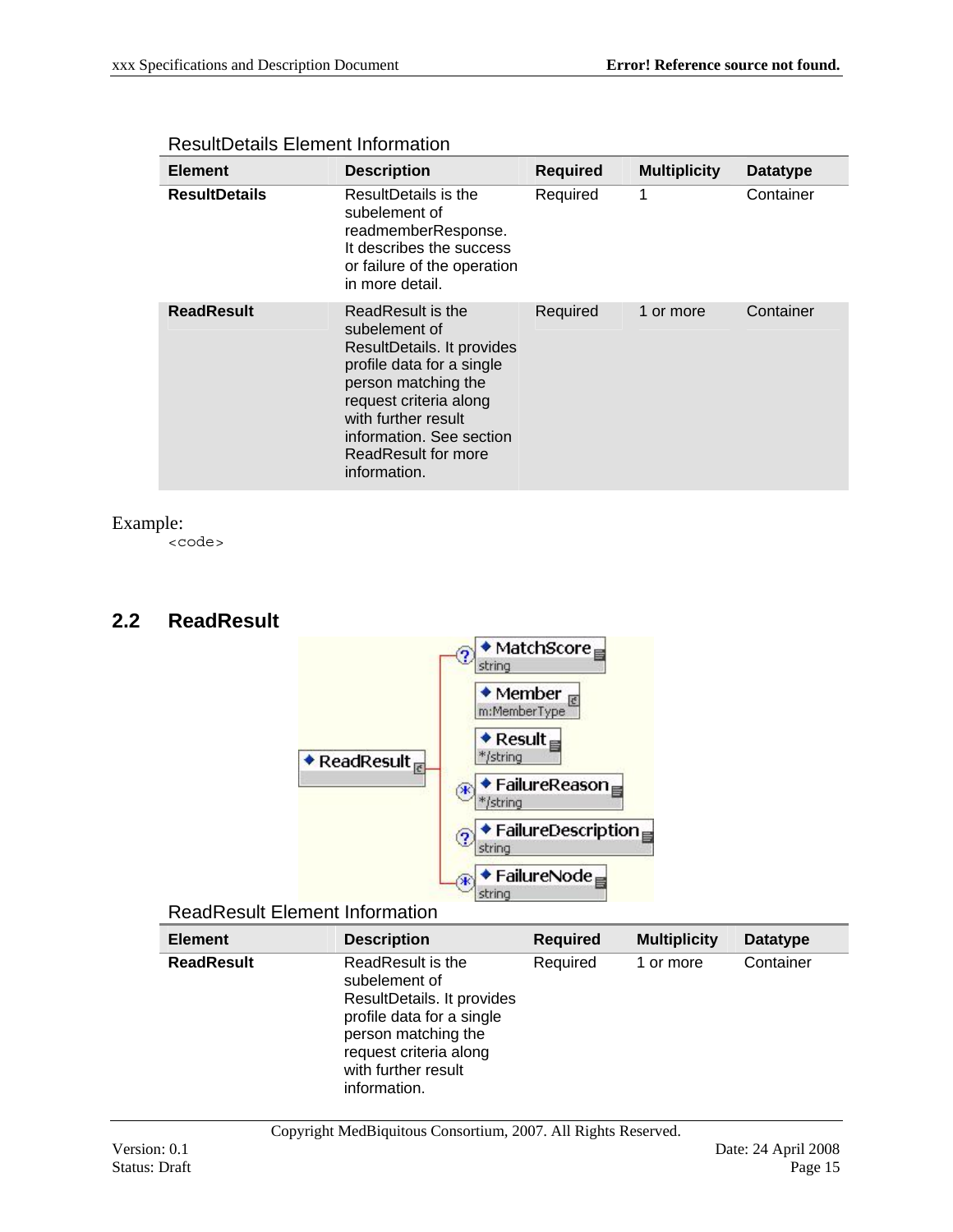| <b>Element</b>     | <b>Description</b>                                                                                                                                                                                                                                                                              | <b>Required</b> | <b>Multiplicity</b> | <b>Datatype</b>                                                                                                                    |
|--------------------|-------------------------------------------------------------------------------------------------------------------------------------------------------------------------------------------------------------------------------------------------------------------------------------------------|-----------------|---------------------|------------------------------------------------------------------------------------------------------------------------------------|
| <b>MatchScore</b>  | MatchScore is a<br>subelement of<br>ResultDetails. It<br>describes the score<br>awarded to this<br>individual record using<br>point-based system for<br>scoring match criteria.                                                                                                                 | Optional        | 0 or 1              | String                                                                                                                             |
| <b>Member</b>      | Member is a subelement<br>of ResultDetails. It<br>contains subelements<br>that describe an<br>individual's profile data<br>in detail. For more<br>information, see the<br>document "Healthcare<br><b>Professional Profile</b><br>Specifications and<br>Description Document."                   | Required        | 1                   | Container<br>(see the<br>Healthcare<br>Professional<br>Profile<br>Specifications<br>and<br>Description<br>Document<br>version 1.0) |
| Result             | Result is a subelement<br>of ResultDetails. It<br>describes whether or not<br>the request succeeded<br>or failed in matching a<br>profile record. Valid<br>values are Success and<br>Failure.                                                                                                   | Required        | 1                   | Restricted                                                                                                                         |
| FailureReason      | FailureReason is a<br>subelement of<br>ResultDetails. It<br>describes the reason for<br>the request failure if the<br>request did fail. Valid<br>values are: Missing data,<br>Invalid data, No member<br>match, Multiple member<br>matches, Operation not<br>supported, Unspecified<br>failure. | Optional        | 0 or more           | Restricted                                                                                                                         |
| FailureDescription | FailureDescription is a<br>subelement of<br>ResultDetails. It<br>describes the reason for<br>the request failure in<br>more detail.                                                                                                                                                             | Optional        | 0 or 1              | String                                                                                                                             |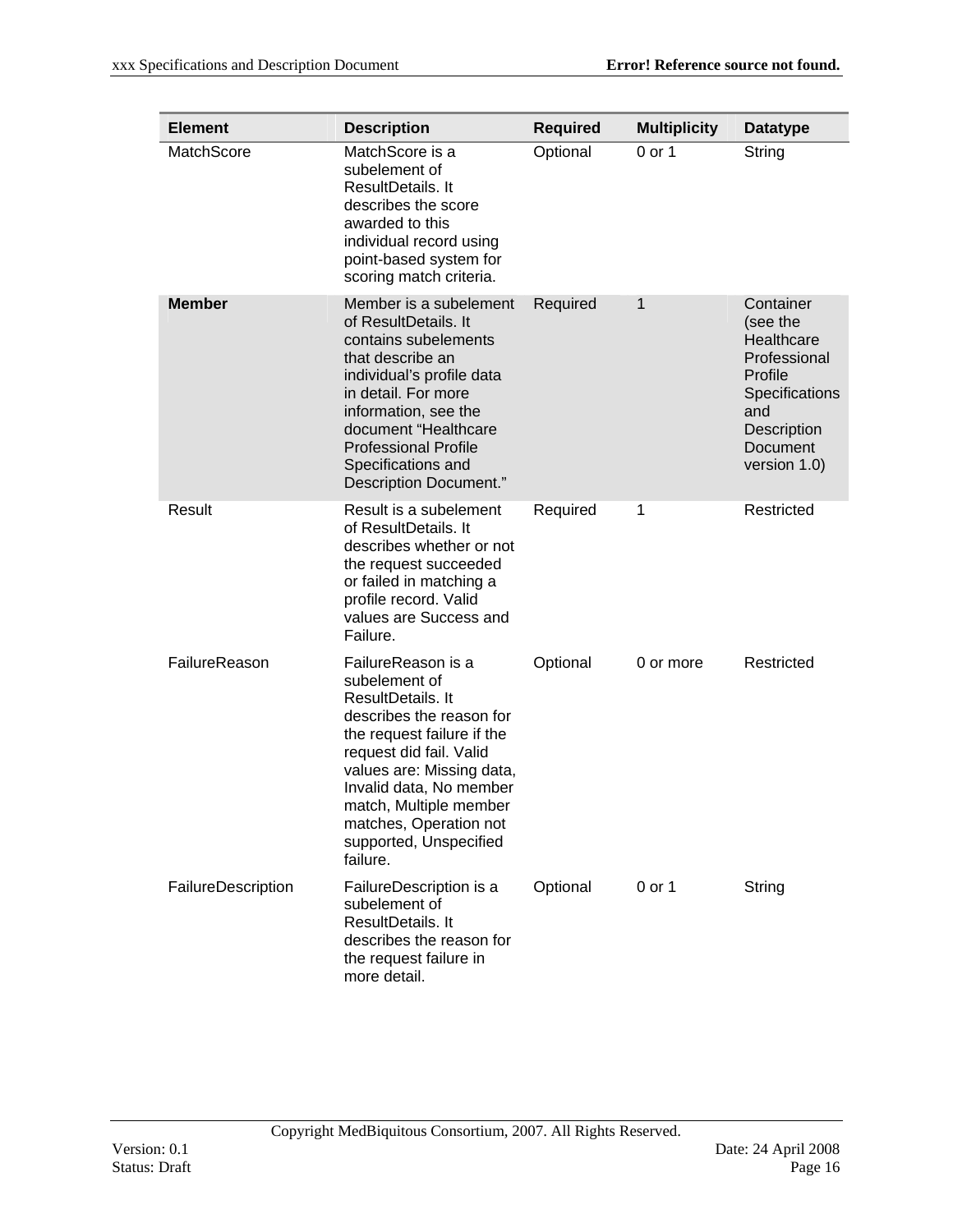<span id="page-16-0"></span>

| <b>Element</b> | <b>Description</b>                                                                                                                                                                                                                                              | <b>Required</b> | <b>Multiplicity</b> | <b>Datatype</b> |
|----------------|-----------------------------------------------------------------------------------------------------------------------------------------------------------------------------------------------------------------------------------------------------------------|-----------------|---------------------|-----------------|
| FailureNode    | FailureNode is a<br>subelement of<br>ResultDetails It<br>identifies a node within<br>the readMember Web<br>Service message that<br>caused the failure. The<br>FailureNode should be<br>an X-Path expression.<br>See section Identifying<br>Nodes Through XPath. | Optional        | 0 or more           | String          |

Example:

<code></code>

### *3 updateMember*

| $\bullet$ updateMember | $\bullet$ m:Members |
|------------------------|---------------------|
|                        | wembersTyne         |

The updateMember element is the root element for the message that invokes the updateMember operation, which updates profile data with new information provided by the requester.

The updateMember element has the sub-element Members, which is from the member.xsd schema. Members contains profile data that is used as the basis of a query. For more information on the Members datatype, see the Healthcare Professional Profile Specifications and Description Document version 1.0. Members must occur once and only once in the updateMember message.

Example:

To be added

## *4 updateMemberResponse*

The updateMemberResponse element is the root element for the message responding to the updateMember message. The updateMemberResponse message describes the success of failure of the update operation.



updateMemberResponse Element Information

| <b>Required Multiplicity Datatype</b><br><b>Description</b> |
|-------------------------------------------------------------|
|-------------------------------------------------------------|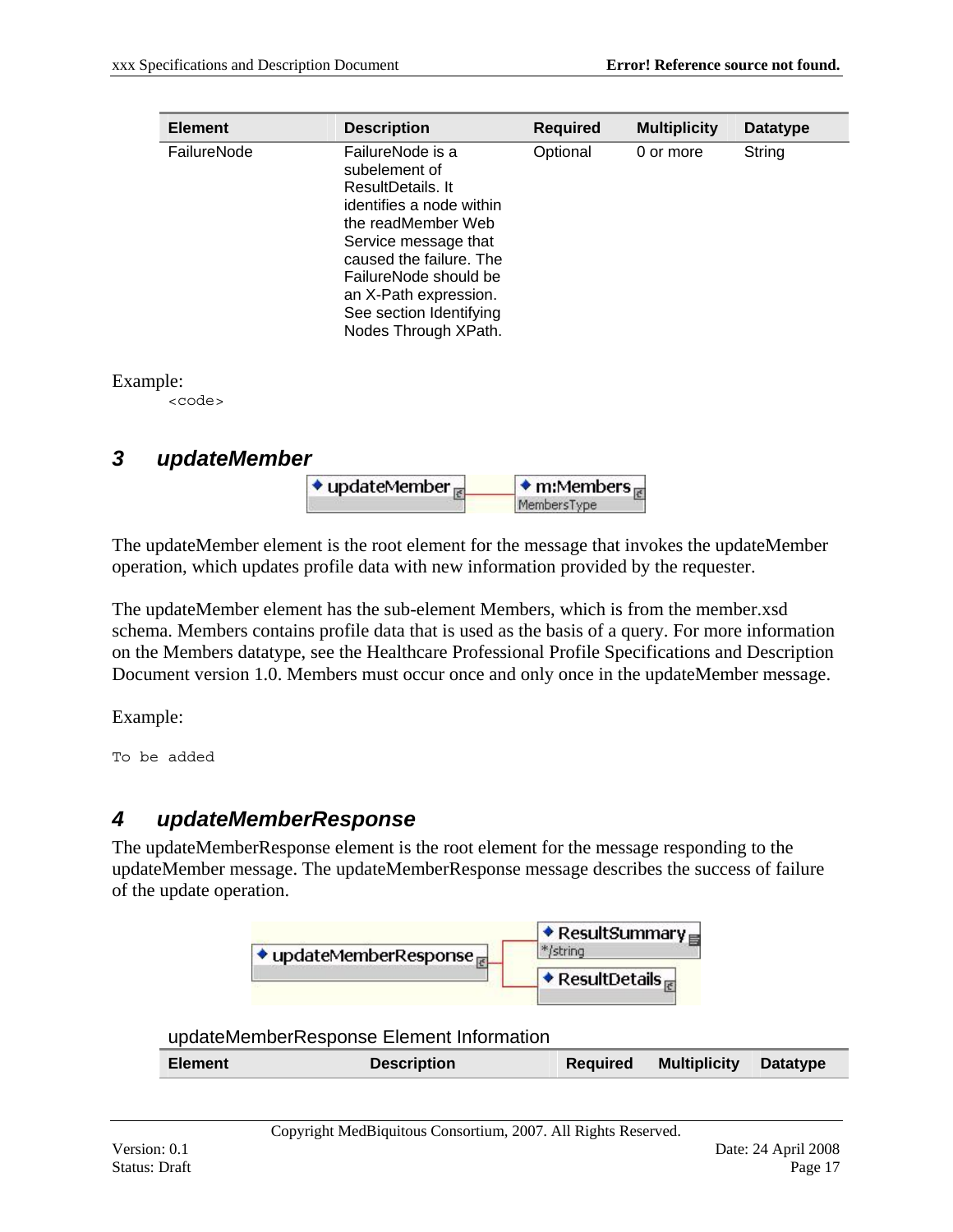<span id="page-17-0"></span>

| <b>Element</b>       | <b>Description</b>                                                                                                                                                                                           | <b>Required</b> | <b>Multiplicity</b> | <b>Datatype</b> |
|----------------------|--------------------------------------------------------------------------------------------------------------------------------------------------------------------------------------------------------------|-----------------|---------------------|-----------------|
| updateMemberResponse | updateMemberResponse<br>is the root element. It<br>contains subelements<br>that describe the results<br>of the update.                                                                                       | Required        | 1                   | Container       |
| ResultSummary        | ResultSummary is the<br>subelement of<br>updatememberResponse.<br>It describes the success<br>or failure of the operation.<br>Valid values are:<br>Success, Partial success,<br>Failure.                     | Required        | 1                   | Restricted      |
| <b>ResultDetails</b> | <b>ResultDetails is the</b><br>subelement of<br>updatememberResponse.<br>It describes the success<br>or failure of the operation<br>in more detail. See<br>subsection ResultDetails<br>for more information. | Required        | 1                   | Container       |

Example:

<code></code>

### **4.1 ResultDetails**

ResultDetails describes the success or failure of the updateMember operation in more detail.



| <b>Element</b>       | <b>Description</b>                                                                                                                                                                          | <b>Required</b> | <b>Multiplicity</b> | <b>Datatype</b> |
|----------------------|---------------------------------------------------------------------------------------------------------------------------------------------------------------------------------------------|-----------------|---------------------|-----------------|
| <b>ResultDetails</b> | ResultDetails is the<br>subelement of<br>updateMemberResponse.<br>It describes the success<br>or failure of the operation<br>in more detail.                                                | Required        | 1                   | Container       |
| <b>UpdateResult</b>  | UpdateResult is the<br>subelement of<br>ResultDetails. It<br>describes update results<br>for one or more profile<br>records in detail. See<br>section UpdateResult for<br>more information. | Required        | 1 or more           | Container       |

ResultDetails Element Information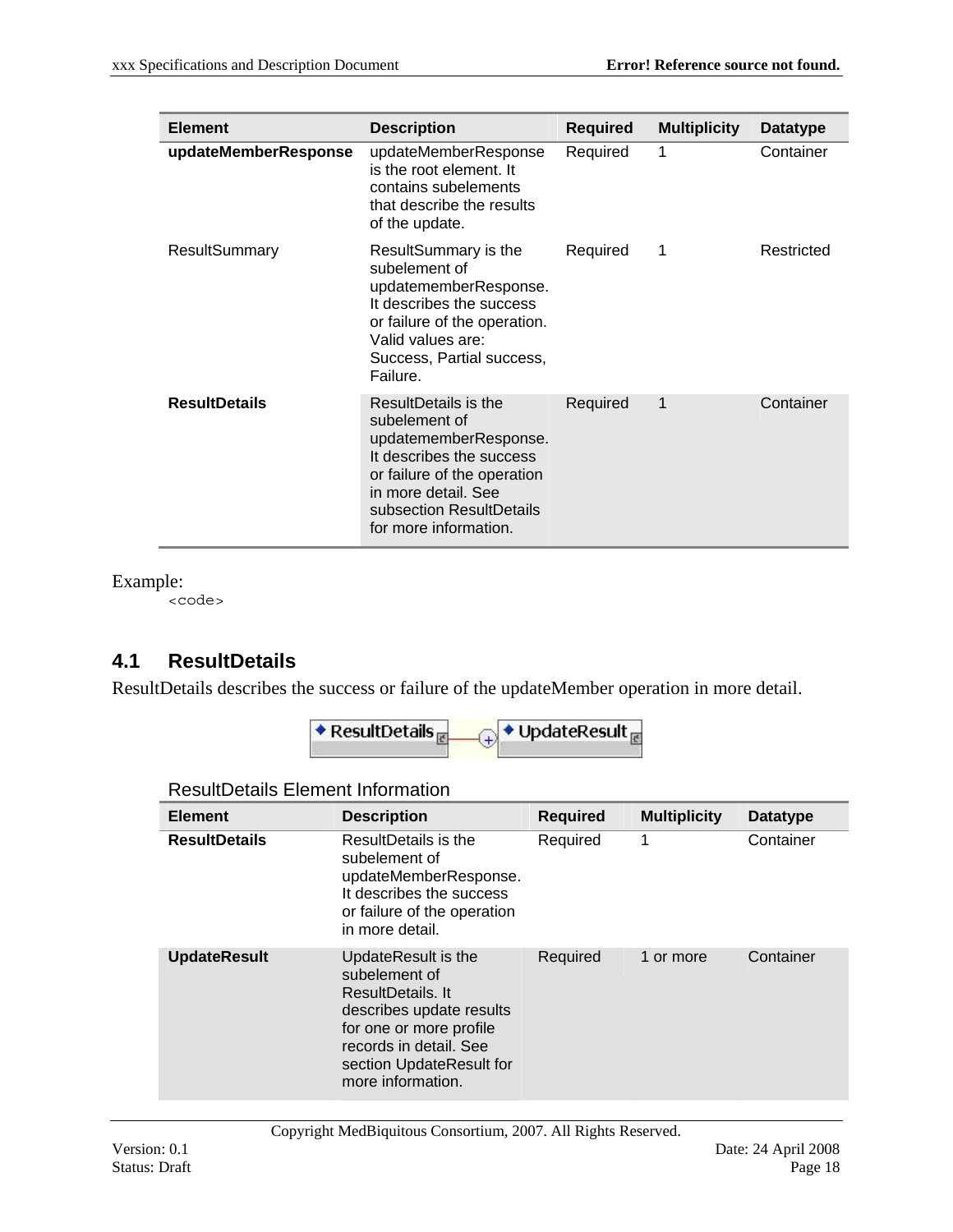### <span id="page-18-0"></span>**4.2 UpdateResult**



UpdateResult describes the updateMember operation results in more detail.

#### UpdateResult Element Information

| <b>Element</b>      | <b>Description</b>                                                                                                                                                                            | <b>Required</b> | <b>Multiplicity</b> | <b>Datatype</b>                                                                                                                                                                                    |
|---------------------|-----------------------------------------------------------------------------------------------------------------------------------------------------------------------------------------------|-----------------|---------------------|----------------------------------------------------------------------------------------------------------------------------------------------------------------------------------------------------|
| <b>UpdateResult</b> | UpdateResult is the<br>subelement of<br>ResultDetails, It<br>describes update results<br>for one or more profile<br>records in detail.                                                        | Required        | 1 or more           | Container                                                                                                                                                                                          |
| UniquelD            | UniquelD is the<br>subelement of                                                                                                                                                              | Required        | 1 or more           | UniquelD<br><b>Type</b>                                                                                                                                                                            |
|                     | UpdateResult. It<br>provides the unique<br>identifier for one<br>individual profile that the<br>operation attempted to<br>update.                                                             |                 |                     | For a<br>complete<br>description of<br>the UniquelD<br>datatype, see<br>the Member<br>section of the<br>Healthcare<br>Professional<br>Profile<br>Specifications<br>and<br>Description<br>Document. |
| Result              | Result is a subelement<br>of ResultDetails. It<br>describes whether or not<br>the request succeeded<br>or failed in updating a<br>profile record. Valid<br>values are Success and<br>Failure. | Required        | 1                   | Restricted                                                                                                                                                                                         |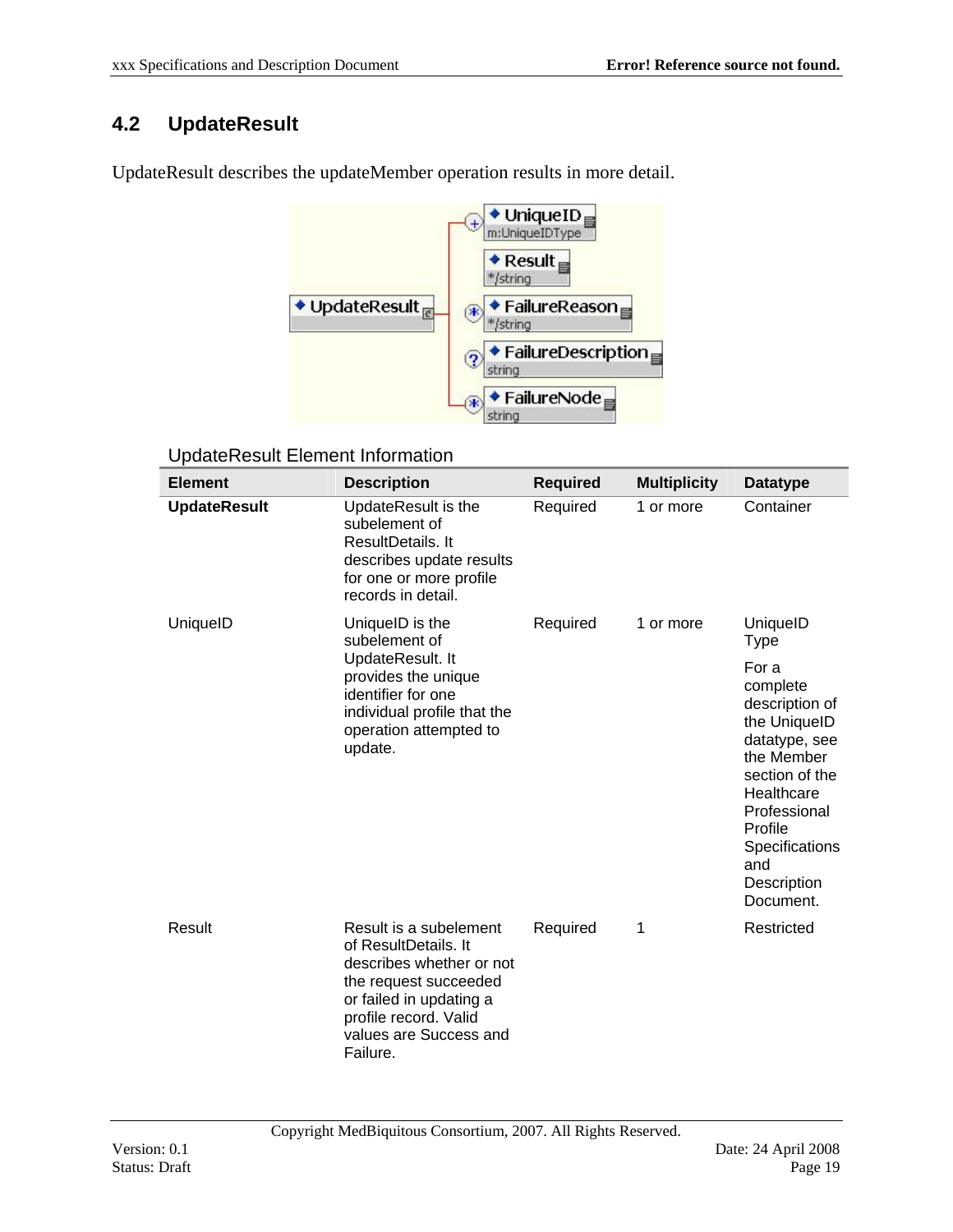<span id="page-19-0"></span>

| <b>Element</b>     | <b>Description</b>                                                                                                                                                                                                                                                                              | <b>Required</b> | <b>Multiplicity</b> | <b>Datatype</b> |
|--------------------|-------------------------------------------------------------------------------------------------------------------------------------------------------------------------------------------------------------------------------------------------------------------------------------------------|-----------------|---------------------|-----------------|
| FailureReason      | FailureReason is a<br>subelement of<br>ResultDetails. It<br>describes the reason for<br>the request failure if the<br>request did fail. Valid<br>values are: Missing data,<br>Invalid data, No member<br>match, Multiple member<br>matches, Operation not<br>supported, Unspecified<br>failure. | Optional        | 0 or more           | Restricted      |
| FailureDescription | FailureDescription is a<br>subelement of<br>ResultDetails. It<br>describes the reason for<br>the request failure in<br>more detail.                                                                                                                                                             | Optional        | 0 or 1              | String          |
| FailureNode        | FailureNode is a<br>subelement of<br>ResultDetails. It<br>identifies a node within<br>the updateMember Web<br>Service message that<br>caused the failure. The<br>FailureNode should be<br>an X-Path expression.<br>See section Identifying<br>Nodes Through XPath.                              | Optional        | 0 or more           | String          |

#### *5 createMember*

| $\bullet$ createMember | $\bullet$ m:Members |  |  |
|------------------------|---------------------|--|--|
|                        | MembersType         |  |  |

The createMember element is the root element for the message that invokes the createMember operation, which creates a new member profile with the data provided by the requester.

The createMember element has the sub-element Members, which is from the member.xsd schema. Members contains profile data that is used as the basis of a query. For more information on the Members datatype, see the Healthcare Professional Profile Specifications and Description Document version 1.0. Members must occur once and only once in the createMember message.

Example:

To be added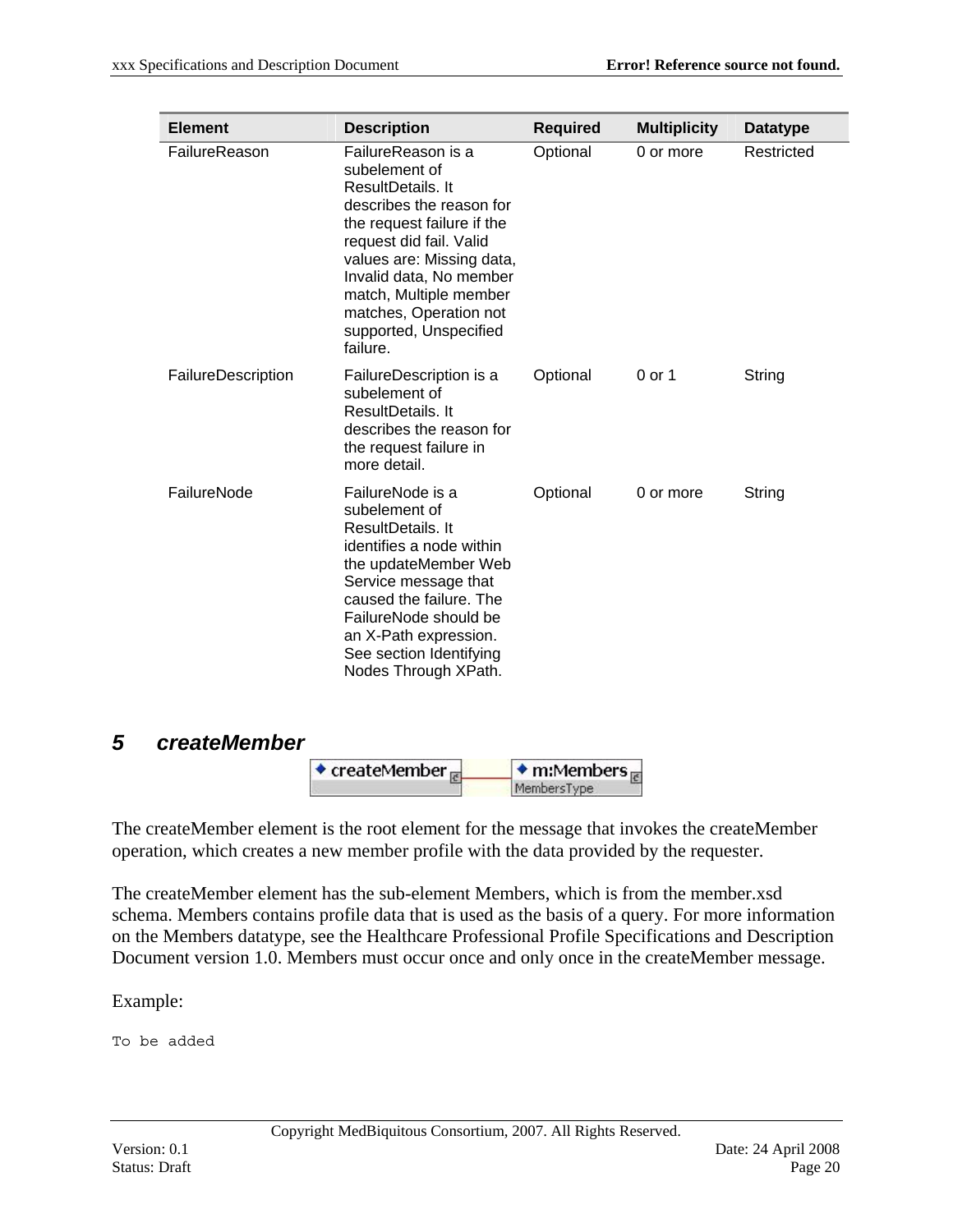### <span id="page-20-0"></span>*6 createMemberResponse*

The createMemberResponse element is the root element for the message responding to the createMember message. The createMemberResponse message describes the success or failure of the update operation.



| <b>Element</b>       | <b>Description</b>                                                                                                                                                                                    | <b>Required</b> | <b>Multiplicity</b> | <b>Datatype</b> |
|----------------------|-------------------------------------------------------------------------------------------------------------------------------------------------------------------------------------------------------|-----------------|---------------------|-----------------|
| createMemberResponse | createMemberResponse<br>is the root element. It<br>contains subelements<br>that describe the results<br>of the createMember<br>operation.                                                             | Required        | 1                   | Container       |
| ResultSummary        | ResultSummary is the<br>subelement of<br>createMemberResponse.<br>It describes the success<br>or failure of the<br>operation. Valid values<br>are: Success, Partial<br>success, Failure.              | Required        | 1                   | Restricted      |
| <b>ResultDetails</b> | ResultDetails is the<br>subelement of<br>creatememberResponse.<br>It describes the success<br>or failure of the operation<br>in more detail. See<br>subsection ResultDetails<br>for more information. | Required        | 1                   | Container       |

createMemberResponse Element Information

Example:

<code></code>

#### **6.1 ResultDetails**

ResultDetails describes the success or failure of the createMember operation in more detail.

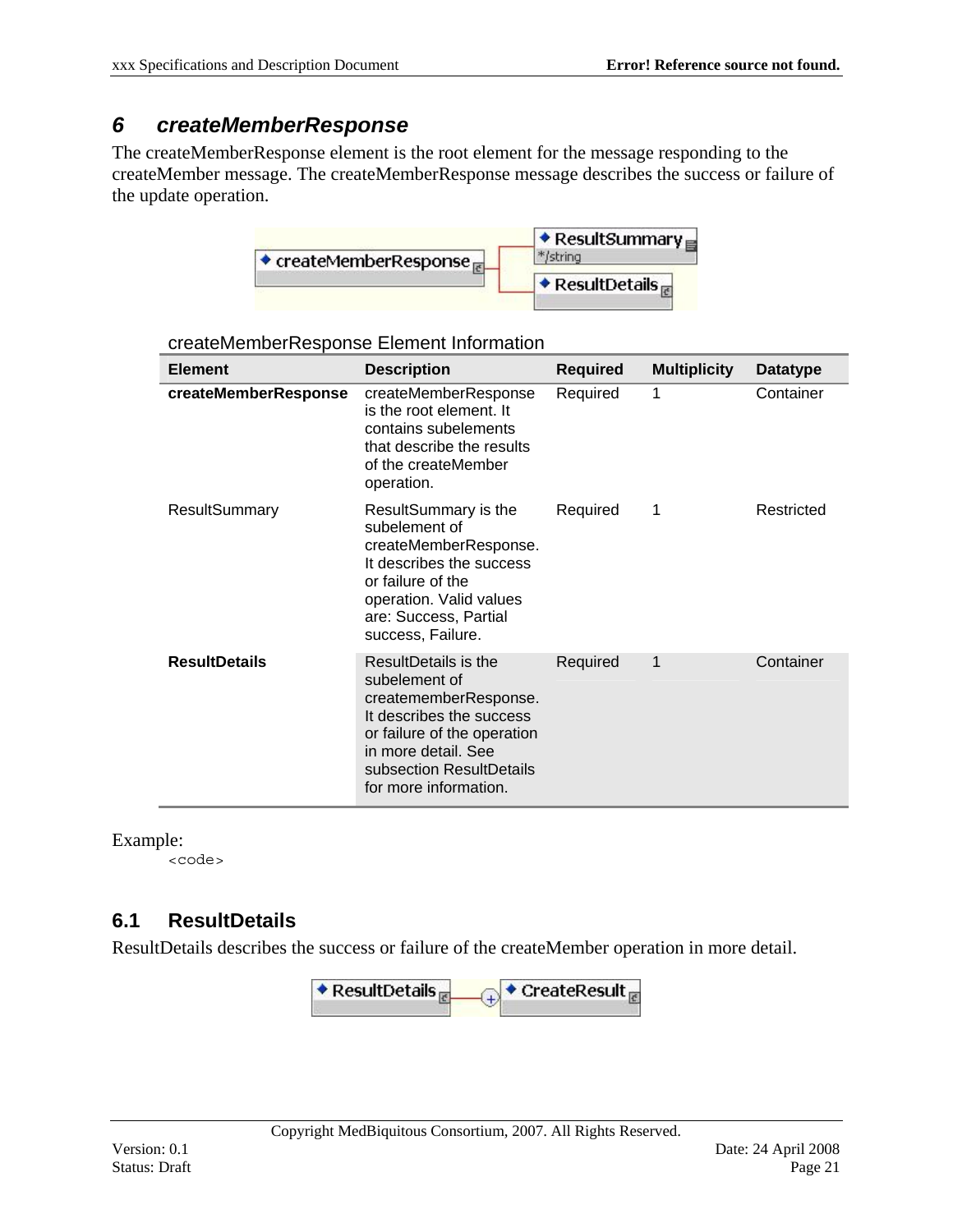| <b>Element</b>       | <b>Description</b>                                                                                                                                                                                  | <b>Required</b> | <b>Multiplicity</b> | <b>Datatype</b> |
|----------------------|-----------------------------------------------------------------------------------------------------------------------------------------------------------------------------------------------------|-----------------|---------------------|-----------------|
| <b>ResultDetails</b> | ResultDetails is the<br>subelement of<br>CreateMemberResponse.<br>It describes the success<br>or failure of the operation<br>in more detail.                                                        | Required        | 1                   | Container       |
| <b>CreateResult</b>  | CreateResult is the<br>subelement of<br>ResultDetails. It<br>describes profile record<br>creation results for one<br>profile record in detail.<br>See section CreateResult<br>for more information. | Required        | 1 or more           | Container       |

#### <span id="page-21-0"></span>CreateResult Element Information

### **6.2 CreateResult**

CreateResult describes profile record creation results for one profile record in detail.



#### CreateResult Element Information

| <b>Element</b>      | <b>Description</b>                                                                                                                             | <b>Required</b> | <b>Multiplicity</b> | <b>Datatype</b> |
|---------------------|------------------------------------------------------------------------------------------------------------------------------------------------|-----------------|---------------------|-----------------|
| <b>CreateResult</b> | CreateResult is the<br>subelement of<br>ResultDetails. It<br>describes profile record<br>creation results for one<br>profile record in detail. | Required        | 1 or more           | Container       |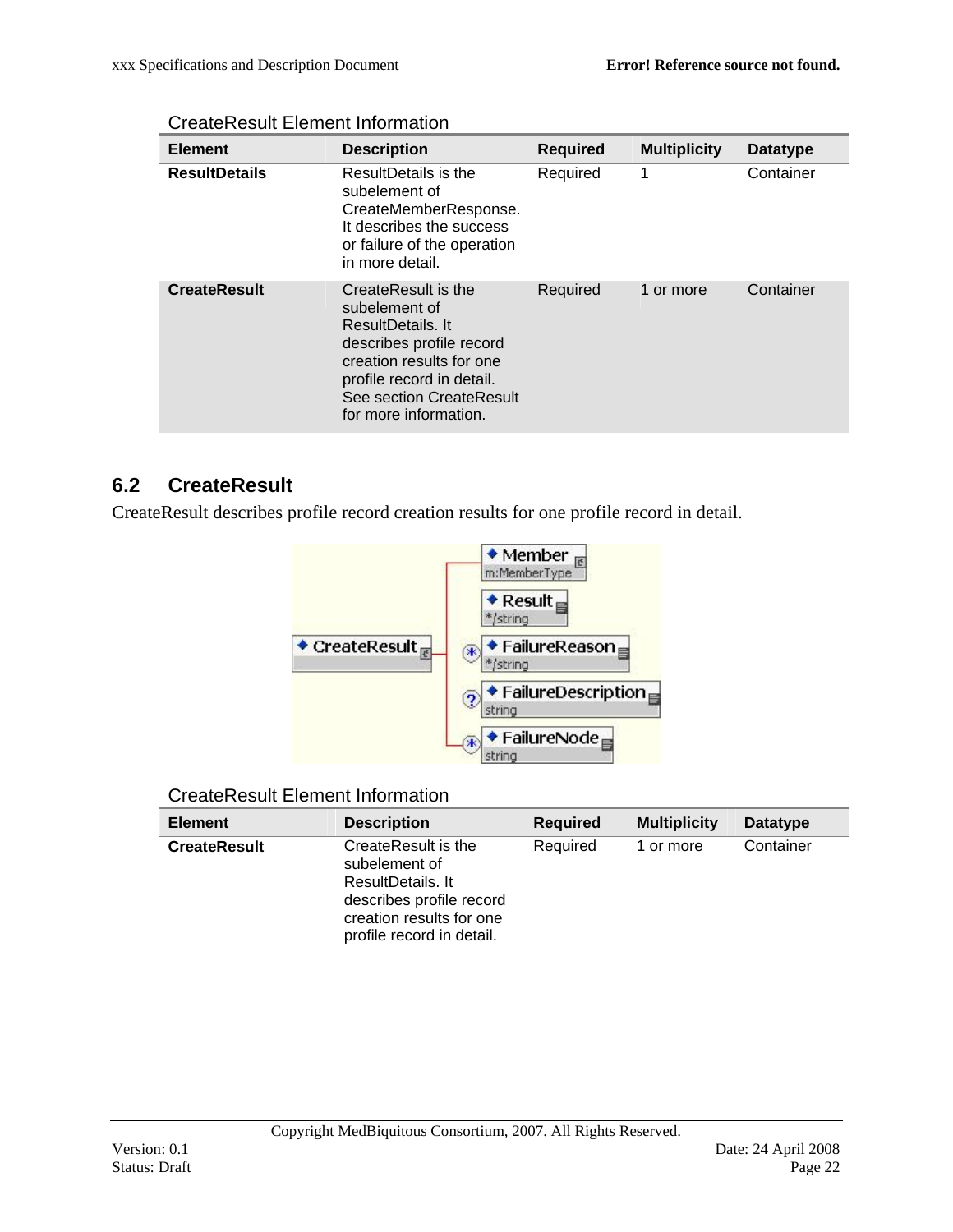| <b>Element</b>     | <b>Description</b>                                                                                                                                                                                                                                                                      | <b>Required</b> | <b>Multiplicity</b> | <b>Datatype</b>                                                                                                                    |
|--------------------|-----------------------------------------------------------------------------------------------------------------------------------------------------------------------------------------------------------------------------------------------------------------------------------------|-----------------|---------------------|------------------------------------------------------------------------------------------------------------------------------------|
| <b>Member</b>      | Member is a subelement<br>of ResultDetails. It<br>contains subelements<br>that describe an<br>individual's profile data<br>in detail. For more<br>information, see the<br>document "Healthcare<br><b>Professional Profile</b><br>Specifications and<br>Description Document."           | Required        | 1                   | Container<br>(see the<br>Healthcare<br>Professional<br>Profile<br>Specifications<br>and<br>Description<br>Document<br>version 1.0) |
| Result             | Result is a subelement<br>of ResultDetails. It<br>describes whether or not<br>the create request<br>succeeded or failed in<br>creating a new profile<br>record. Valid values are<br>Success and Failure.                                                                                | Required        | 1                   | Restricted                                                                                                                         |
| FailureReason      | FailureReason is a<br>subelement of<br>ResultDetails. It<br>describes the reason for<br>the failure if the request<br>did fail. Valid values are:<br>Missing data, Invalid<br>data, No member match,<br>Multiple member<br>matches, Operation not<br>supported, Unspecified<br>failure. | Optional        | 0 or more           | Restricted                                                                                                                         |
| FailureDescription | FailureDescription is a<br>subelement of<br>ResultDetails. It<br>describes the reason for<br>the request failure in<br>more detail.                                                                                                                                                     | Optional        | 0 or 1              | String                                                                                                                             |
| FailureNode        | FailureNode is a<br>subelement of<br>ResultDetails. It<br>identifies a node within<br>the createMember Web<br>Service message that<br>caused the failure. The<br>FailureNode should be<br>an X-Path expression.<br>See section Identifying<br>Nodes Through XPath.                      | Optional        | 0 or more           | String                                                                                                                             |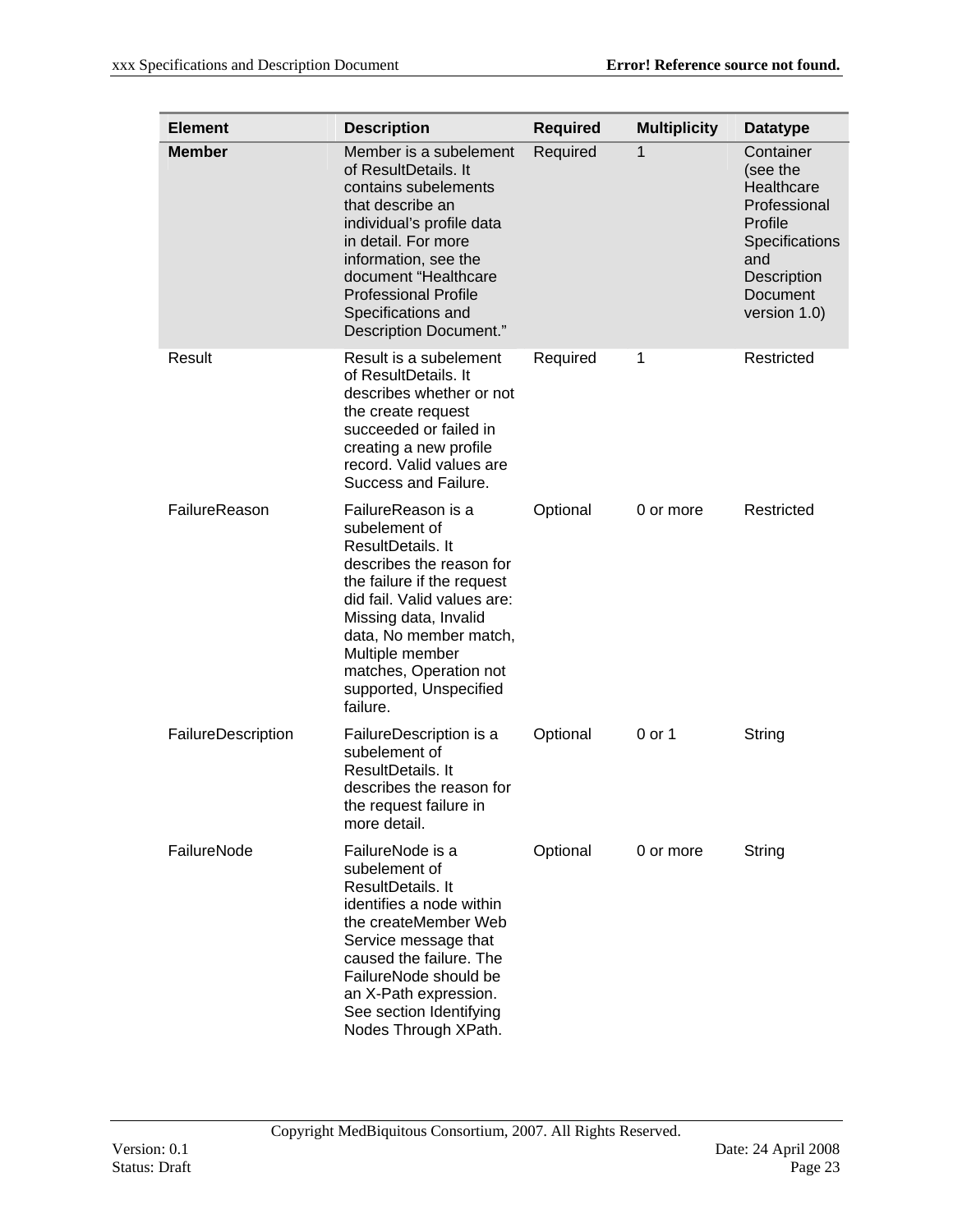#### <span id="page-23-0"></span>*7 deleteMember*



The deleteMember element is the root element for the message that invokes the deleteMember operation, which deletes the profile specified by the requester.

The deleteMember element has the sub-element Members, which is from the member.xsd schema. Members contains profile data that is used to describe the profile record to be deleted. For more information on the Members datatype, see the Healthcare Professional Profile Specifications and Description Document version 1.0. Members must occur once and only once in the deleteMember message.

Example:

To be added

### *8 deleteMemberResponse*

The deleteMemberResponse element is the root element for the message responding to the deleteMember message. The deleteMemberResponse message provides detailed information about the success or failure of the operation.



deleteMemberResponse Element Information

| <b>Element</b>       | <b>Description</b>                                                                                                                                                                               | <b>Required</b> | <b>Multiplicity</b> | <b>Datatype</b> |
|----------------------|--------------------------------------------------------------------------------------------------------------------------------------------------------------------------------------------------|-----------------|---------------------|-----------------|
| deleteMemberResponse | deleteMemberResponse<br>is the root element. It<br>contains subelements<br>that describe the results<br>of the operation.                                                                        | Required        | 1                   | Container       |
| <b>ResultSummary</b> | ResultSummary is the<br>subelement of<br>deletememberResponse.<br>It describes the success<br>or failure of the operation<br>overall. Valid values are:<br>Success, Partial<br>success, Failure. | Required        | 1                   | Restricted      |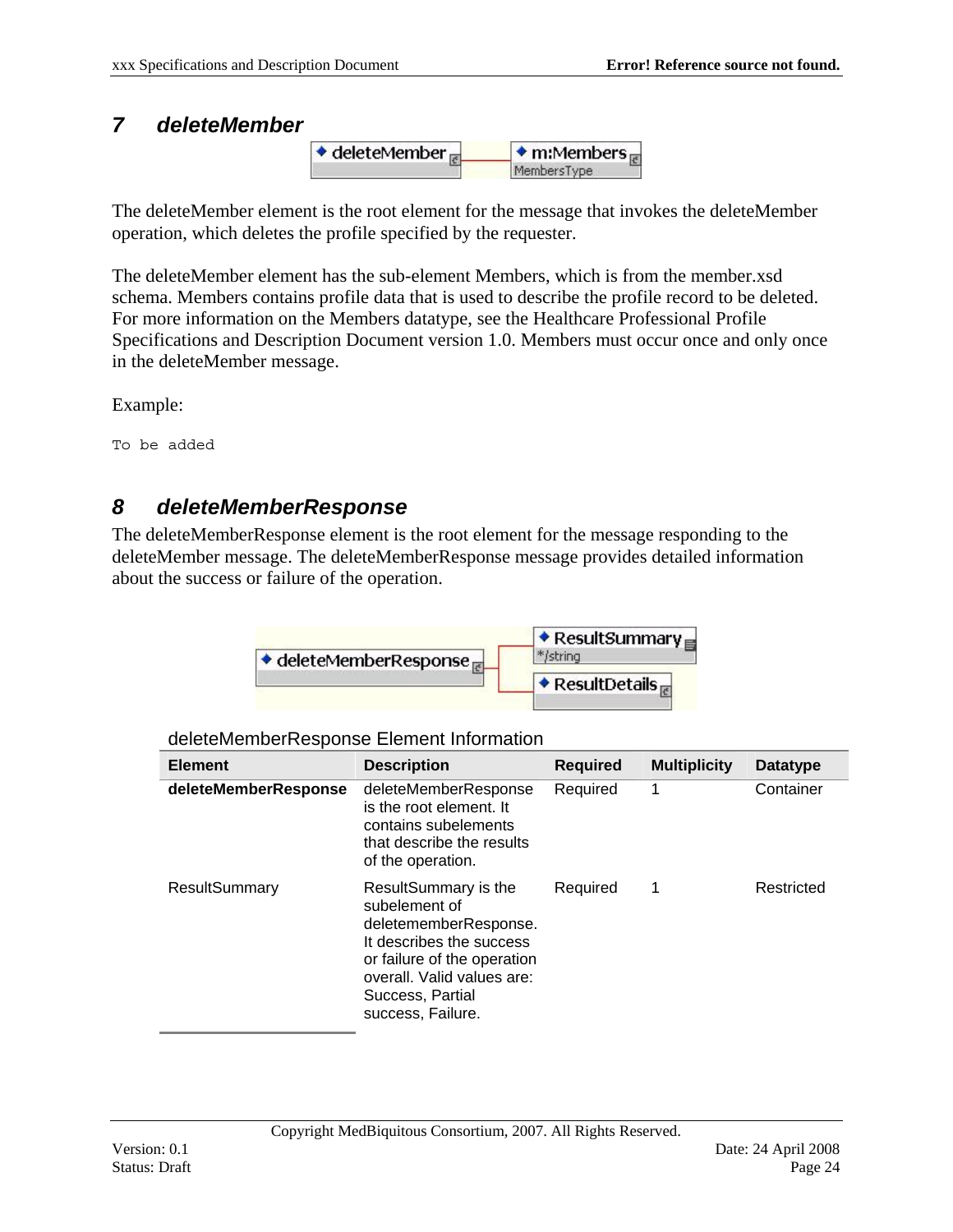<span id="page-24-0"></span>

| <b>Element</b>       | <b>Description</b>                                                                                                                                                                                    | <b>Required</b> | <b>Multiplicity</b> | <b>Datatype</b> |
|----------------------|-------------------------------------------------------------------------------------------------------------------------------------------------------------------------------------------------------|-----------------|---------------------|-----------------|
| <b>ResultDetails</b> | ResultDetails is the<br>subelement of<br>deleteMemberResponse.<br>It describes the success<br>or failure of the operation<br>in more detail. See<br>subsection ResultDetails<br>for more information. | Required        |                     | Container       |

Example:

<code></code>

### **8.1 ResultDetails**

ResultDetails describes the success or failure of the deleteMember operation in more detail.

| $\star$ ResultDetails, | DeleteResult <sub>E</sub> |
|------------------------|---------------------------|
|                        |                           |

| <b>Element</b>       | <b>Description</b>                                                                                                                                                                   | <b>Required</b> | <b>Multiplicity</b> | <b>Datatype</b> |
|----------------------|--------------------------------------------------------------------------------------------------------------------------------------------------------------------------------------|-----------------|---------------------|-----------------|
| <b>ResultDetails</b> | ResultDetails is the<br>subelement of<br>DeleteMemberResponse.<br>It describes the success<br>or failure of the operation<br>in more detail.                                         | Required        | 1                   | Container       |
| <b>DeleteResult</b>  | DeleteResult is the<br>subelement of<br>ResultDetails, It<br>describes operation<br>results for one or more<br>profile records. See<br>section DeleteResult for<br>more information. | Required        | 1 or more           | Container       |

#### ResultDetails Element Information

### **8.2 DeleteResult**

DeleteResult describes operation results for one or more profile records.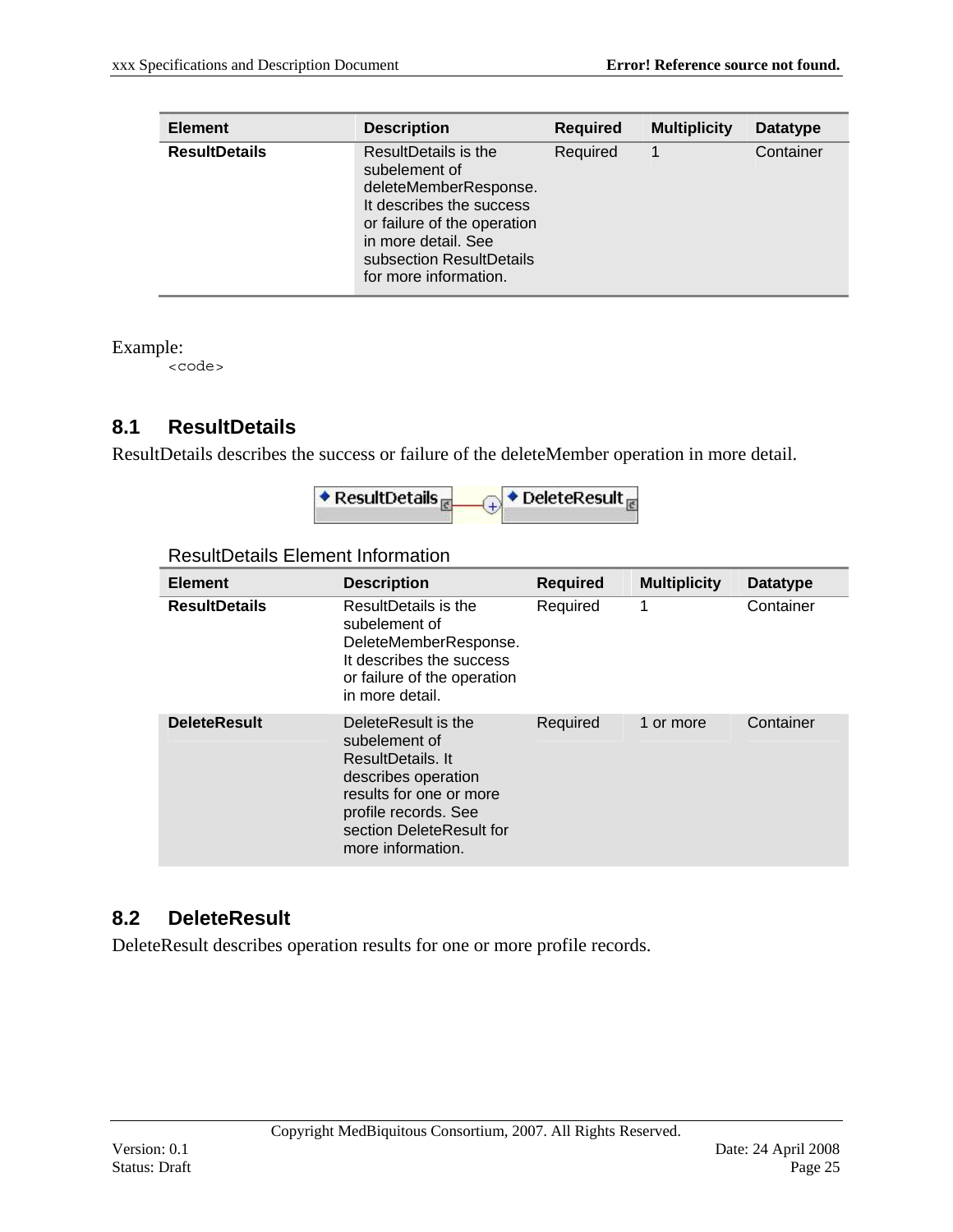

#### DeleteResult Element Information

| <b>Element</b>      | <b>Description</b>                                                                                                                                                                            | <b>Required</b> | <b>Multiplicity</b> | <b>Datatype</b>                                                                                                                                                                                           |
|---------------------|-----------------------------------------------------------------------------------------------------------------------------------------------------------------------------------------------|-----------------|---------------------|-----------------------------------------------------------------------------------------------------------------------------------------------------------------------------------------------------------|
| <b>DeleteResult</b> | DeleteResult is the<br>subelement of<br>ResultDetails. It<br>describes delete results<br>for one or more profile<br>records in detail.                                                        | Required        | 1 or more           | Container                                                                                                                                                                                                 |
| UniquelD            | UniquelD is the<br>subelement of                                                                                                                                                              | Required        | 1 or more           | UniquelD<br><b>Type</b>                                                                                                                                                                                   |
|                     | DeleteResult. It provides<br>the unique identifier for<br>one individual profile that<br>the operation attempted<br>to delete.                                                                |                 |                     | For a<br>complete<br>description of<br>the UniquelD<br>datatype, see<br>the Member<br>section of the<br>Healthcare<br>Professional<br>Profile<br><b>Specifications</b><br>and<br>Description<br>Document. |
| Result              | Result is a subelement<br>of ResultDetails. It<br>describes whether or not<br>the request succeeded<br>or failed in deleting a<br>profile record. Valid<br>values are Success and<br>Failure. | Required        | 1                   | Restricted                                                                                                                                                                                                |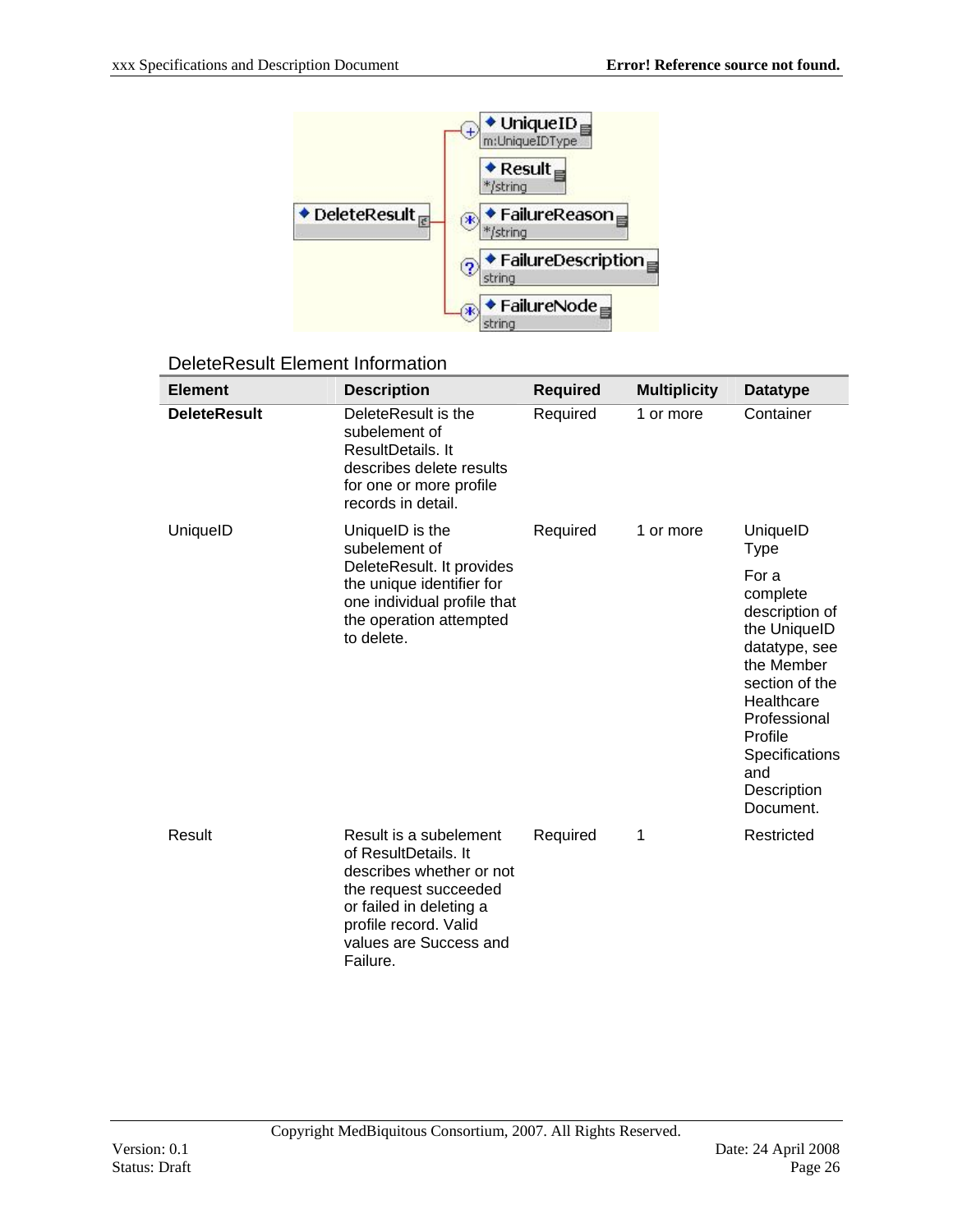| <b>Element</b>     | <b>Description</b>                                                                                                                                                                                                                                                                              | <b>Required</b> | <b>Multiplicity</b> | <b>Datatype</b> |
|--------------------|-------------------------------------------------------------------------------------------------------------------------------------------------------------------------------------------------------------------------------------------------------------------------------------------------|-----------------|---------------------|-----------------|
| FailureReason      | FailureReason is a<br>subelement of<br>ResultDetails. It<br>describes the reason for<br>the request failure if the<br>request did fail. Valid<br>values are: Missing data,<br>Invalid data, No member<br>match, Multiple member<br>matches, Operation not<br>supported, Unspecified<br>failure. | Optional        | 0 or more           | Restricted      |
| FailureDescription | FailureDescription is a<br>subelement of<br>ResultDetails. It<br>describes the reason for<br>the request failure in<br>more detail.                                                                                                                                                             | Optional        | 0 or 1              | String          |
| FailureNode        | FailureNode is a<br>subelement of<br>ResultDetails. It<br>identifies a node within<br>the deleteMember Web<br>Service message that<br>caused the failure. The<br>FailureNode should be<br>an X-Path expression.<br>See section Identifying<br>Nodes Through XPath.                              | Optional        | 0 or more           | String          |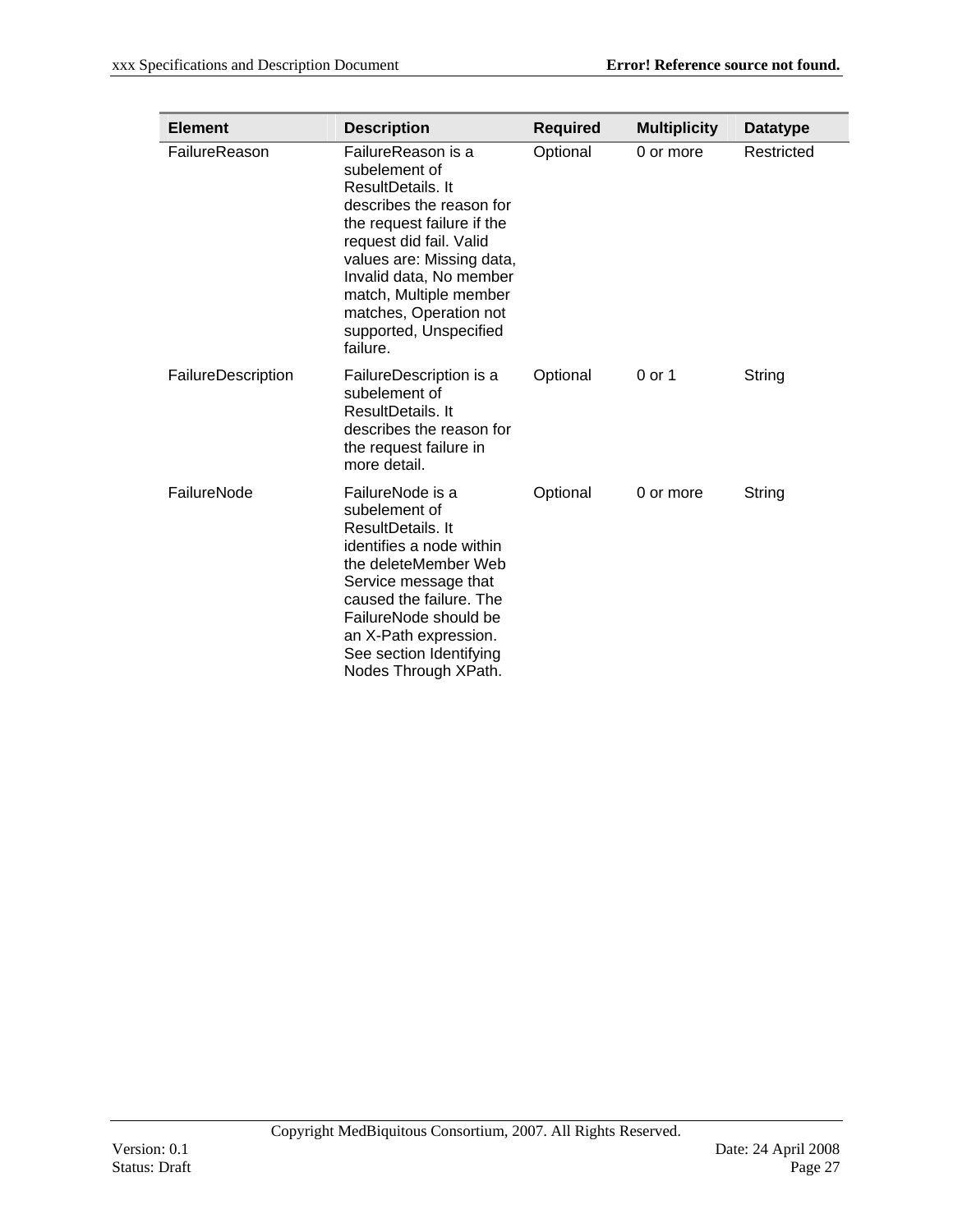<span id="page-27-0"></span>xxx Specifications and Description Document Identifying Nodes through XPath

XPath is a language for finding information in an XML document. XPath is used to navigate through elements and attributes in an XML document. It is a W3C Standard.

The Healthcare Professional Profile Services specification uses XPath to point to places within an XML request message that cause request failure. For example, if the BirthDate element in a request message uses an invalid date format, that could cause the request to fail. The FailureNode element in the response message would point to the BirthDate element to indicate it as the point of failure.

Basics construction of Xpath expression:

| /SomeElement/SomeSubElementSelects all SomeSubElements that                          | are sub-elements of SomeElement.                                                               |
|--------------------------------------------------------------------------------------|------------------------------------------------------------------------------------------------|
| $\gamma$ SomeElement/SomeSubElement $[@test = 'x']$ Selects all SomeSubElements that | have an attribute named 'test' with a<br>value of 'x' that are sub-elements of<br>SomeElement. |

The following example references a BirthDate element within a readMember request:

/readMember/m:Members/m:Member/m:PersonalInfo/m:BirthDate

#### Other Schema

## *Identifying Nodes through XPath*

XPath is a language for finding information in an XML document. XPath is used to navigate through elements and attributes in an XML document. It is a W3C Standard.

The Healthcare Professional Profile Services specification uses XPath to point to places within an XML request message that cause request failure. For example, if the BirthDate element in a request message uses an invalid date format, that could cause the request to fail. The FailureNode element in the response message would point to the BirthDate element to indicate it as the point of failure.

| Basics construction of Xpath expression:                                  |                                                                                                |
|---------------------------------------------------------------------------|------------------------------------------------------------------------------------------------|
| /SomeElement/SomeSubElementSelects all SomeSubElements that               | are sub-elements of SomeElement.                                                               |
| /SomeElement/SomeSubElement[@test = 'x'] Selects all SomeSubElements that | have an attribute named 'test' with a<br>value of 'x' that are sub-elements of<br>SomeElement. |

The following example references a BirthDate element within a readMember request:

/readMember/m:Members/m:Member/m:PersonalInfo/m:BirthDate

Copyright MedBiquitous Consortium, 2007. All Rights Reserved.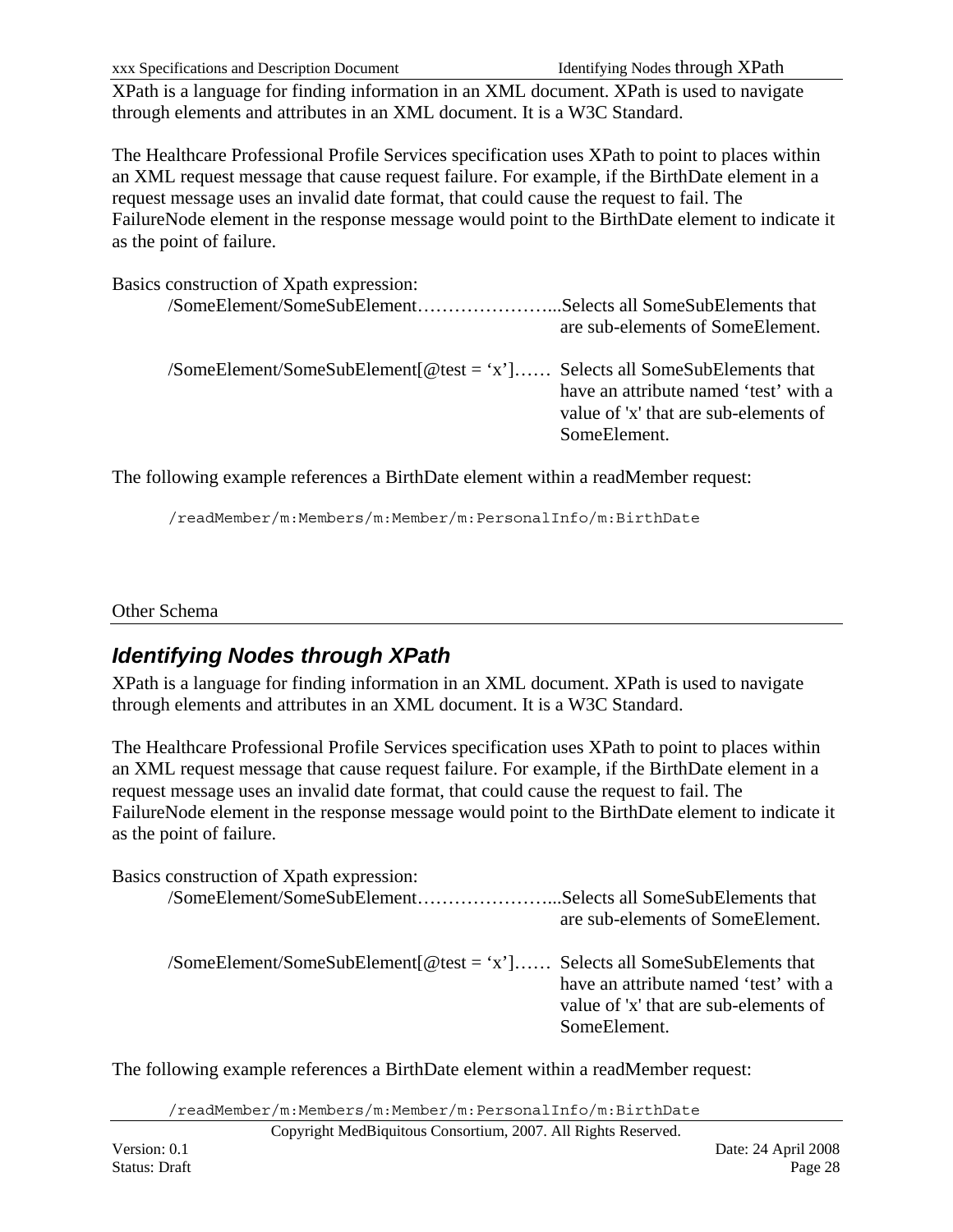<span id="page-28-0"></span>xxx Specifications and Description Document Identifying Nodes through XPath

XPath is a language for finding information in an XML document. XPath is used to navigate through elements and attributes in an XML document. It is a W3C Standard.

The Healthcare Professional Profile Services specification uses XPath to point to places within an XML request message that cause request failure. For example, if the BirthDate element in a request message uses an invalid date format, that could cause the request to fail. The FailureNode element in the response message would point to the BirthDate element to indicate it as the point of failure.

| Basics construction of Xpath expression:                                                                                     |                                                                                                |
|------------------------------------------------------------------------------------------------------------------------------|------------------------------------------------------------------------------------------------|
| /SomeElement/SomeSubElementSelects all SomeSubElements that                                                                  | are sub-elements of SomeElement.                                                               |
| $\gamma$ SomeElement/SomeSubElement $\lceil \omega \rceil$ test = 'x' $\lceil \dots \rceil$ Selects all SomeSubElements that | have an attribute named 'test' with a<br>value of 'x' that are sub-elements of<br>SomeElement. |

The following example references a BirthDate element within a readMember request:

/readMember/m:Members/m:Member/m:PersonalInfo/m:BirthDate

Other Schema

# **Other Schema Referenced**

fdaca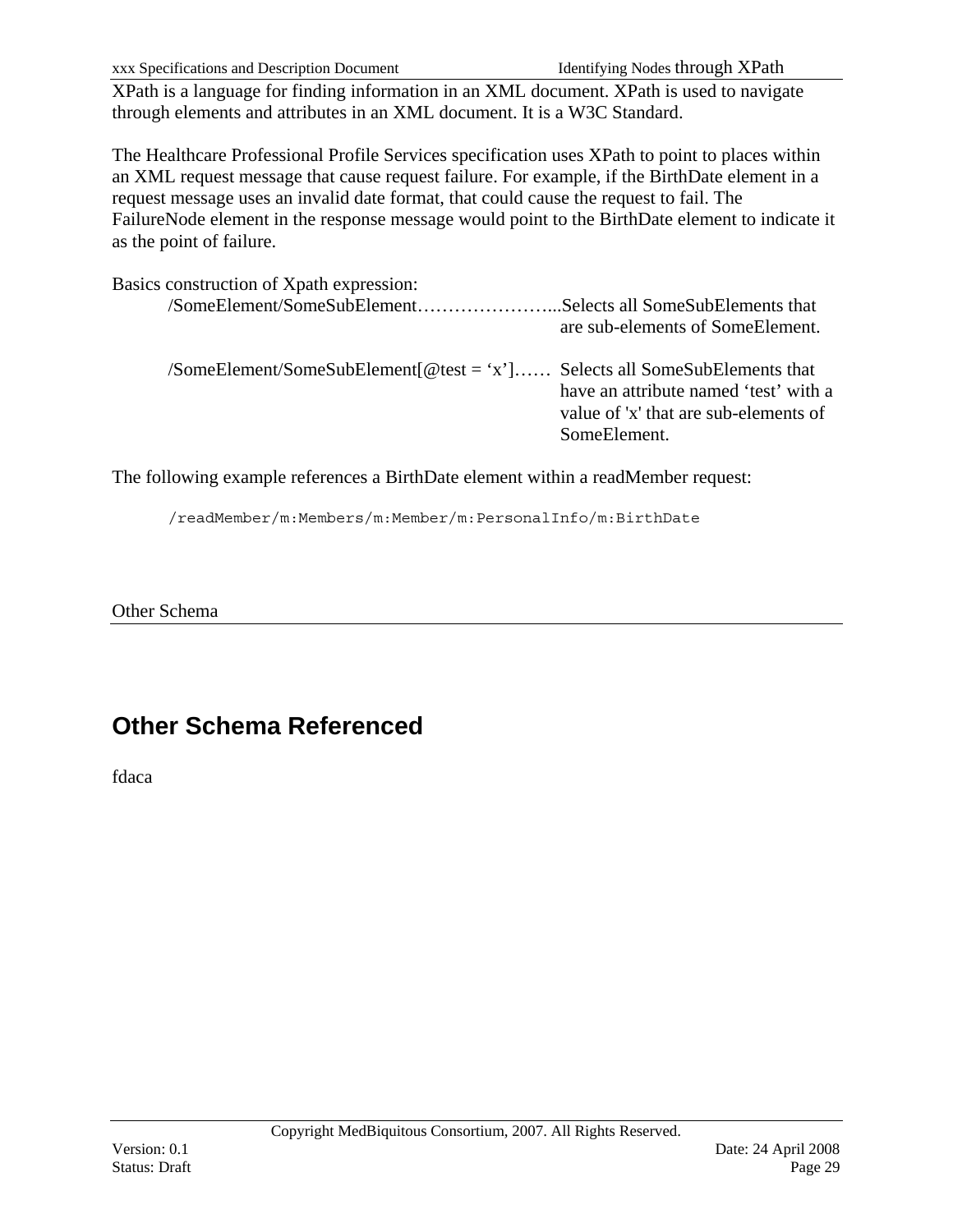## <span id="page-29-0"></span> **Sample XML Documents**

<to be completed>